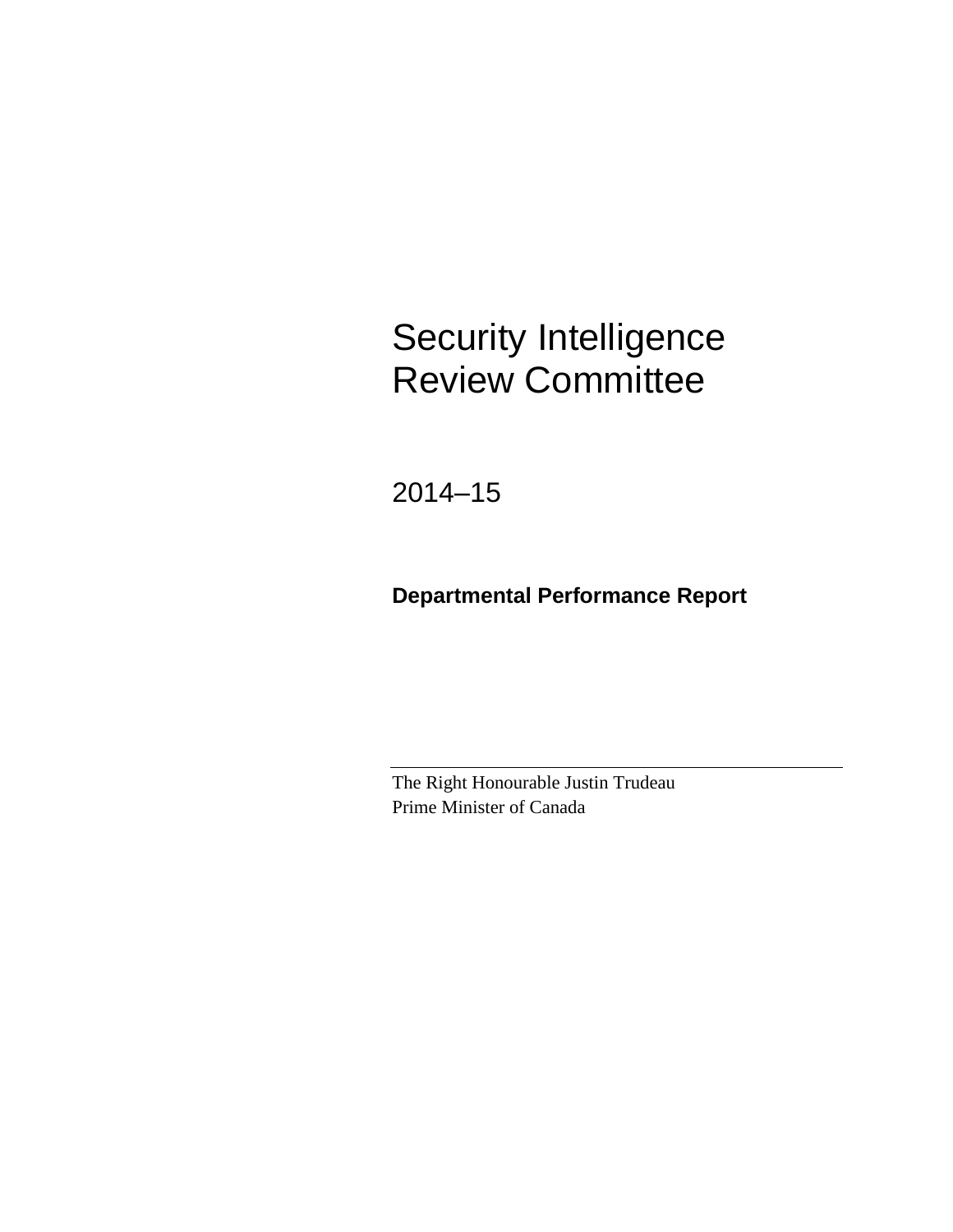#### **Library and Archives Canada Cataloguing in Publication**

Canada. Security Intelligence Review Committee Departmental Performance Report 2014–15.

Annual. Title in French: Rapport ministériel sur le rendement 2014-2015. Available also on the Internet: [www.sirc-csars.gc.ca](http://www.sirc-csars.gc.ca/) PS106-1E-PDF ISSN: 2368-4089

© Her Majesty the Queen in Right of Canada, 2014.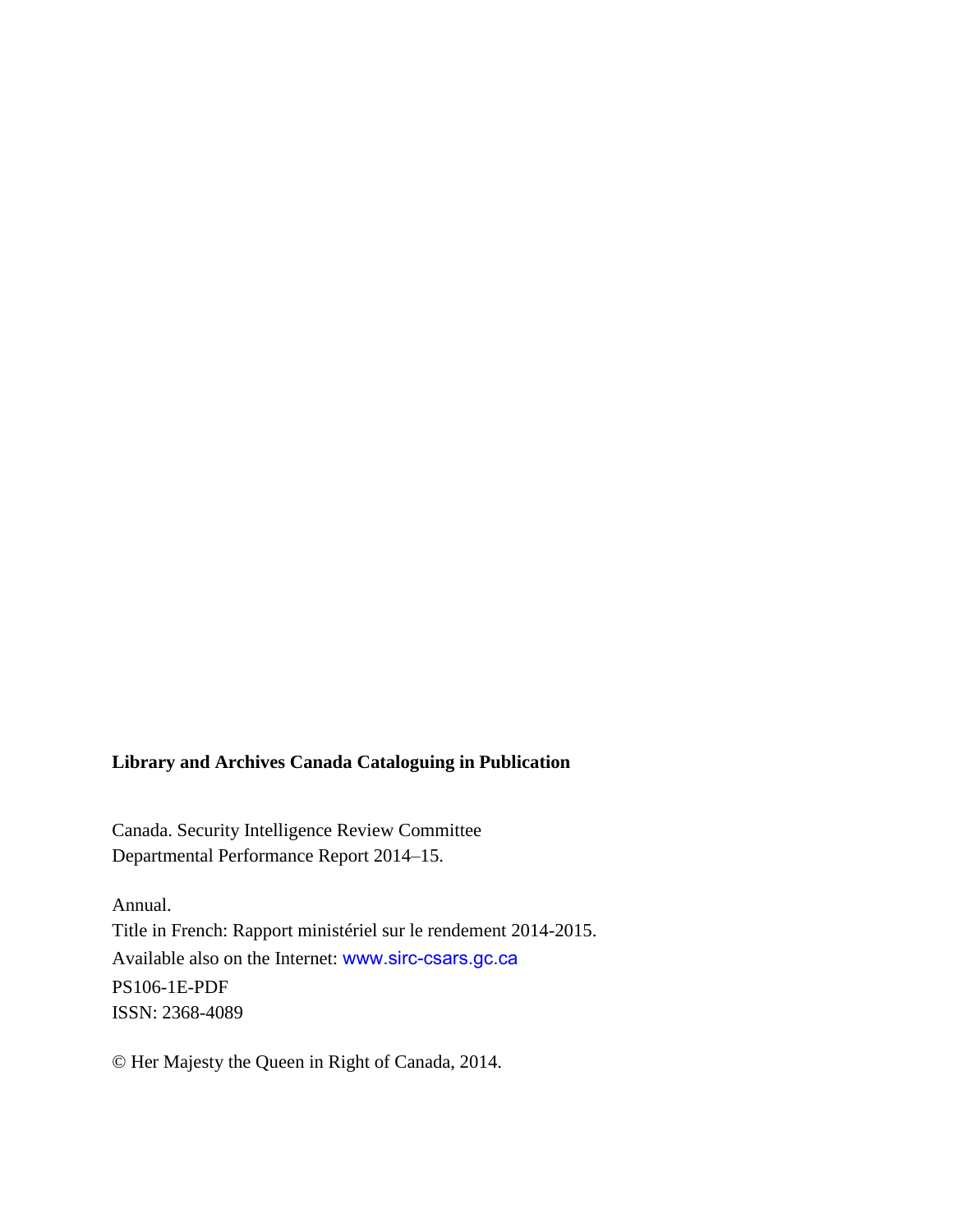## Table of Contents

| Alignment of Spending With the Whole-of-Government Framework  9 |  |
|-----------------------------------------------------------------|--|
|                                                                 |  |
|                                                                 |  |
| Section II: Analysis of Program(s) by Strategic Outcome  9      |  |
|                                                                 |  |
|                                                                 |  |
|                                                                 |  |
|                                                                 |  |
|                                                                 |  |
|                                                                 |  |
|                                                                 |  |
|                                                                 |  |
|                                                                 |  |
|                                                                 |  |
|                                                                 |  |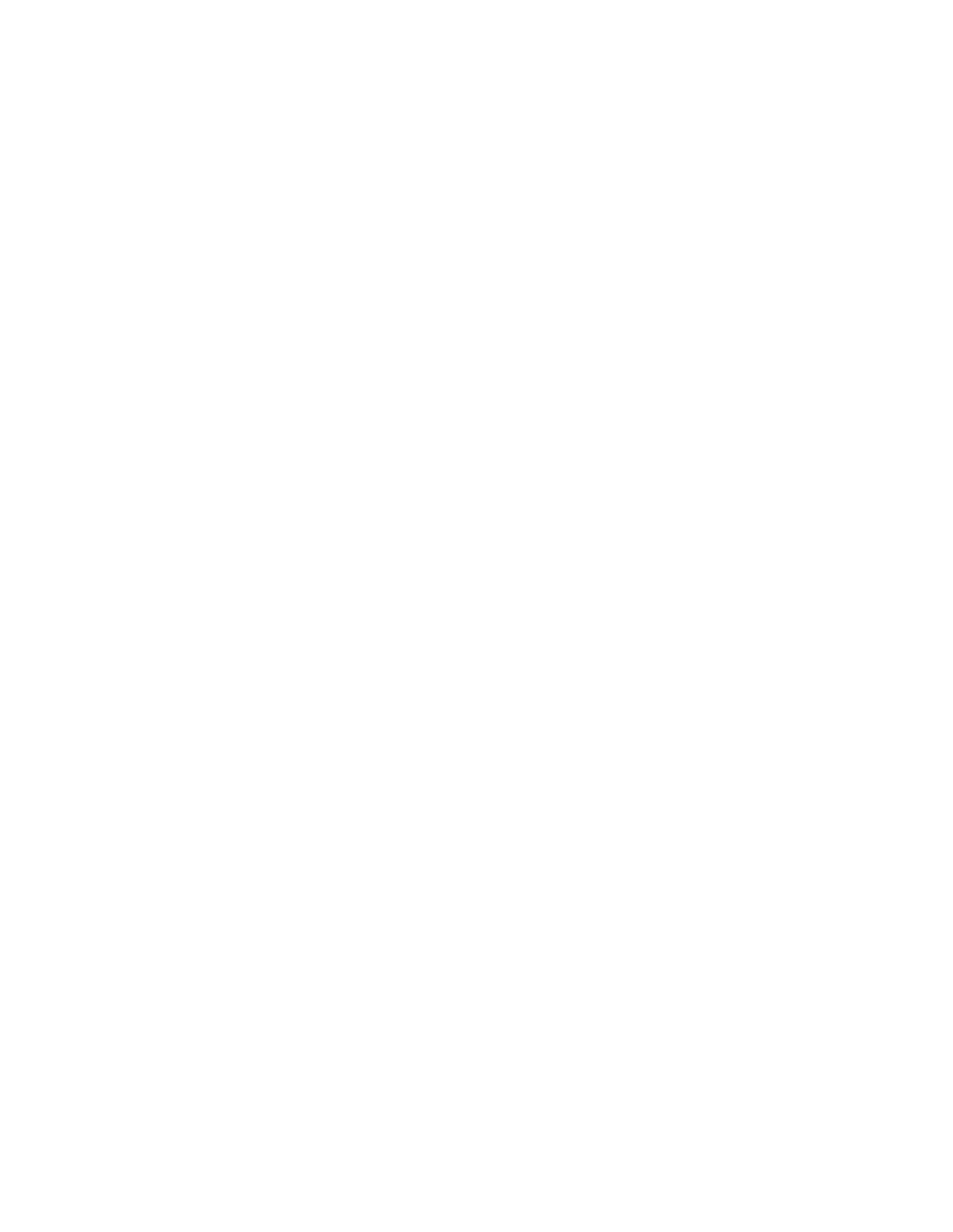## <span id="page-4-0"></span>Chair's Message

I am very pleased to submit the Security Intelligence Review Committee's Departmental Performance Report for 2014-15.

For thirty years, the Security Intelligence Review Committee (SIRC) has been reporting to Parliament on the operations and activities of the Canadian Security Intelligence Service (CSIS). SIRC acts as a cornerstone for ensuring the democratic accountability of one of Canada's most powerful institutions, assessing whether CSIS acts appropriately, effectively and lawfully in protecting Canadians against threats to Canada's national security.



SIRC's mandate has become increasingly more complex to execute owing to an evolving national security landscape, but also more difficult to carry out effectively due to its limited resources. Indeed, SIRC's financial figures for this past year show the extent to which resources were strictly managed in order to meet legislated responsibilities. In the face of public scrutiny, SIRC commented that it stood at a critical threshold whereby both its ability and capacity to fulfill its review function successfully could be in jeopardy, adding that it would face difficult decisions in coming years as it struggles to cover a larger CSIS waterfront.

SIRC is committed to fulfilling its mandate with utmost transparency. Accordingly, this Departmental Performance Report is intended to provide Parliament and all Canadians with insight into the important role that SIRC plays in our system of democratic accountability. We look forward to the work that lies ahead and to meeting rising expectations.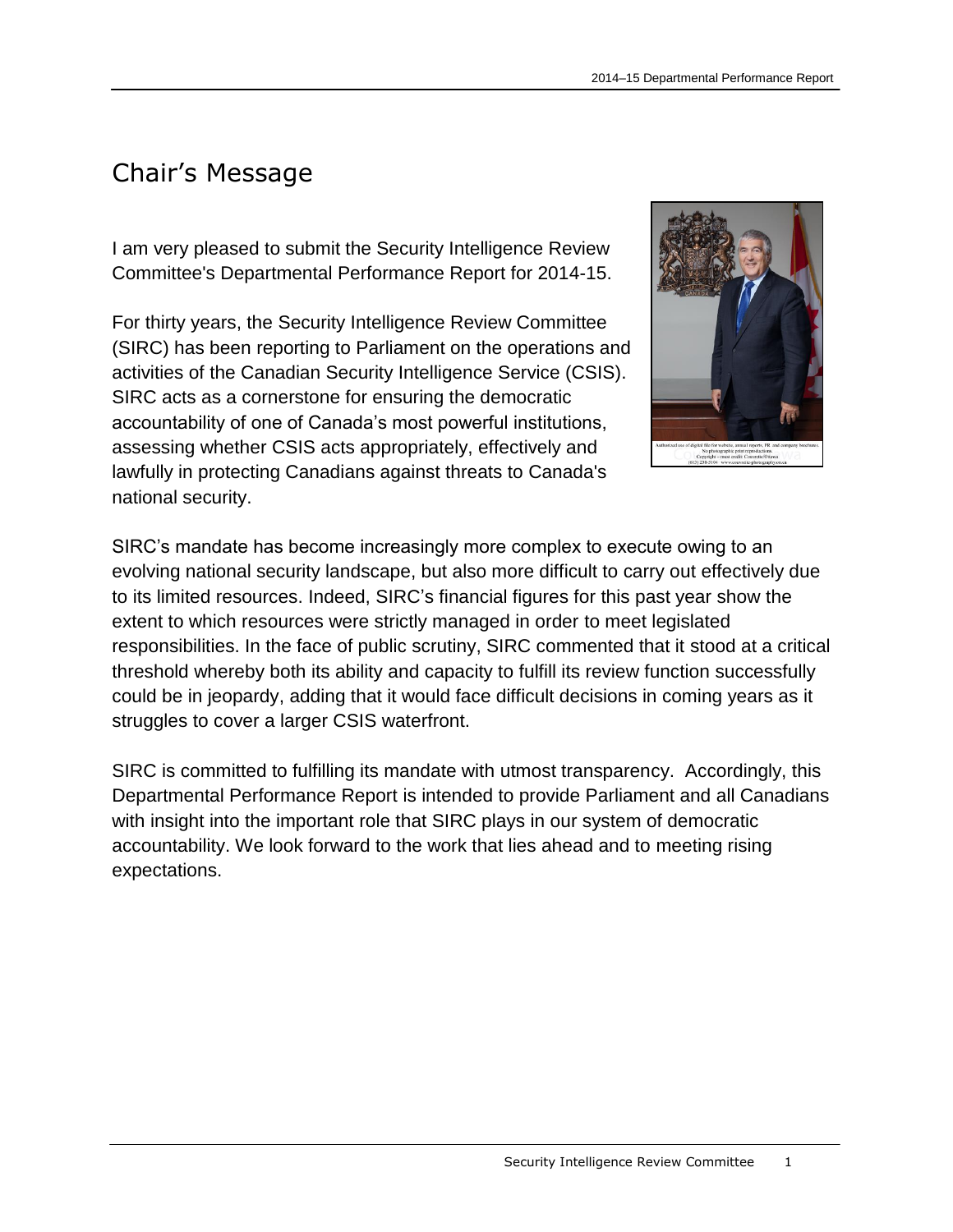## <span id="page-5-0"></span>Section I: Organizational Expenditure Overview

### <span id="page-5-1"></span>Organizational Profile

**Appropriate Minister:** The Right Honourable Justin Trudeau, Prime Minister of Canada

**Institutional Head:** The Honourable Pierre Blais, P.C.

**Enabling Instrument(s):** *[Canadian Security Intelligence Service Act](http://laws-lois.justice.gc.ca/eng/acts/C-23/)***<sup>i</sup>**

**Year of Incorporation / Commencement:** 1984

### <span id="page-5-2"></span>Organizational Context

#### **Raison d'être**

The Security Intelligence Review Committee SIRC is an independent, external review body which reports to Parliament on the operations of the Canadian Security Intelligence Service (CSIS).

Parliament has given CSIS extraordinary powers to investigate threats to Canada's national security. SIRC's raison d'être is to provide assurance to Parliament, and through it, to Canadians, that CSIS has acted appropriately, effectively and in accordance with the rule of law in the performance of its duties and functions. In doing so, SIRC provides assurance to Parliament that the Service investigates and reports on threats to national security in a manner that respects the rule of law and the fundamental rights and freedoms of Canadians. SIRC carries out its mandate through three core functions: certifying the CSIS Director's Annual Report to the Minister; conducting in-depth reviews of CSIS's activities; and, conducting investigations into complaints. The result of this work, redacted and edited to protect national security and personal privacy, is captured in SIRC's [Annual Report to Parliament](http://www.sirc-csars.gc.ca/anrran/index-eng.html)<sup>ii</sup>.

#### **Responsibilities**

SIRC's work is designed first and foremost to reassure Canadians that CSIS investigates threats to national security in a manner that respects Canada's core democratic values. It also serves to provide expert advice to policymakers and lawmakers on CSIS's performance. The *[Canadian](http://laws-lois.justice.gc.ca/eng/acts/C-23/)  [Security Intelligence Service Act](http://laws-lois.justice.gc.ca/eng/acts/C-23/)* <sup>iii</sup>(*CSIS Act*) continues to guide SIRC's work in assessing CSIS's performance against the mandate and authorities conferred upon it by Parliament.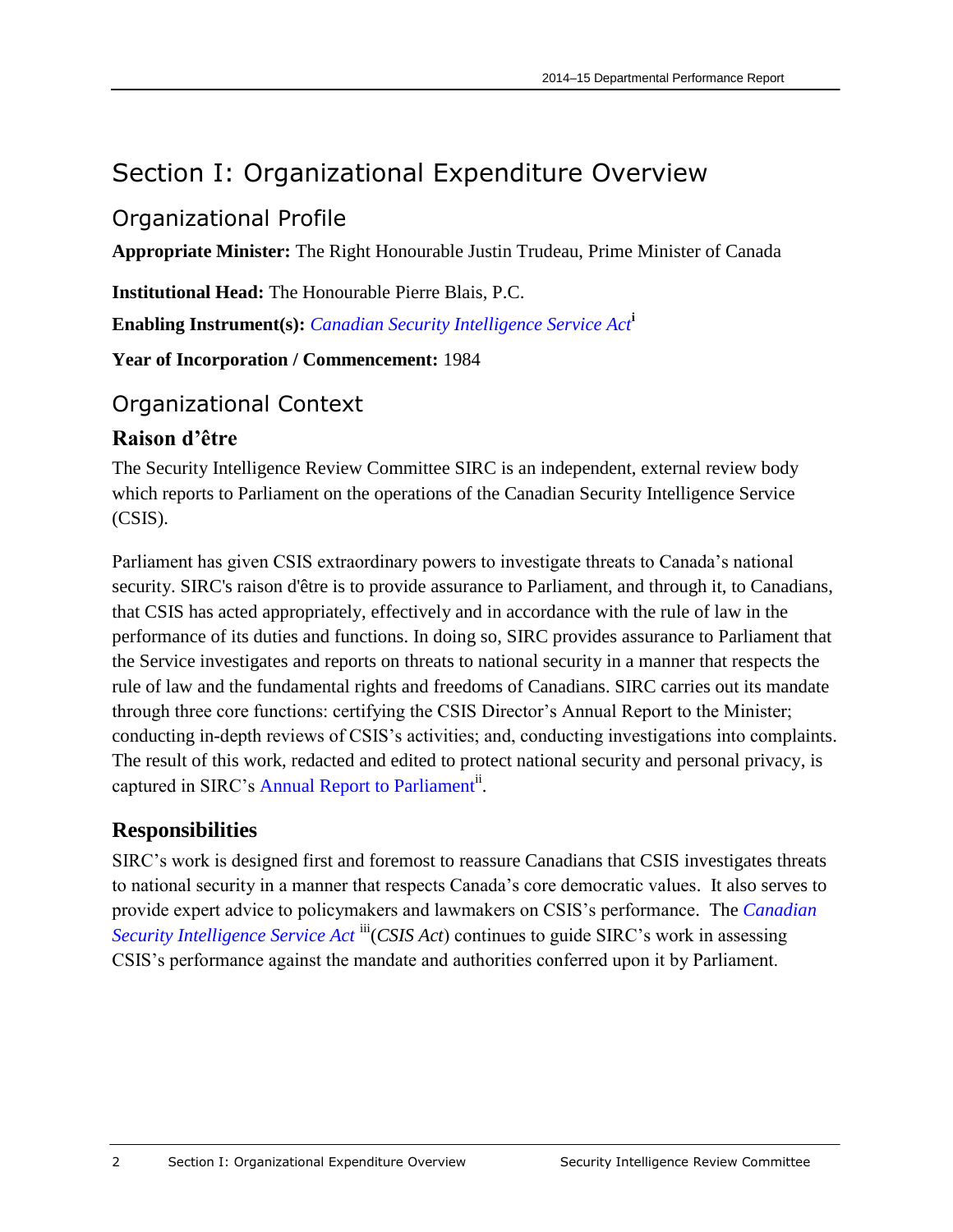#### **Strategic Outcome(s) and Program Alignment Architecture**

#### **1. Strategic Outcome:**

- **1.1 Program:** Reviews
- **1.2 Program:** Investigations

#### **Internal Services**

### **Organizational Priorities**

#### Organizational Priorities

| <b>Priority</b>                       | Type'   | Strategic Outcome(s) [and/or] Program(s) |
|---------------------------------------|---------|------------------------------------------|
| Continual improvement for<br>reviews. | Ongoing | <b>Reviews</b>                           |
| <b>Summary of Progress</b>            |         |                                          |

#### What progress has been made toward this priority?

- SIRC further defined, and relied on, a combination of review-types carefully selected to cover as effectively as possible CSIS's activities. This methodology gave SIRC the ability to touch upon many of CSIS's programs and activities, and to examine in-depth those issues that required more extensive study.
- In an effort to enhance the relevance of its certification process, SIRC decided to ground its satisfaction of the CSIS Director's annual report to the Minister in a broader appreciation of its original intent. The outcome of this process resulted in a recommendation aimed at improving the assessment SIRC provides in its annual certificate to the Minister.
- SIRC developed a number of research tools to further refine its methodology and processes and to assist in the training of new research staff.
- SIRC engaged in several all-staff briefings with CSIS to gain a better understanding of various corporate, operational and policy issues underpinning ongoing and future review work.
- SIRC engaged in exchanges with experts and professionals to broaden its knowledge of developments pertaining to Canadian and international intelligence matters and to act as an informed member of the national security community.
- SIRC implemented changes in the format and content of its annual report to Parliament to

 $\overline{a}$ 1. Type is defined as follows: previously committed to—committed to in the first or second fiscal year prior to the subject year of the report; ongoing—committed to at least three fiscal years prior to the subject year of the report; and new—newly committed to in the reporting year of the Report on Plans and Priorities or the Departmental Performance Report.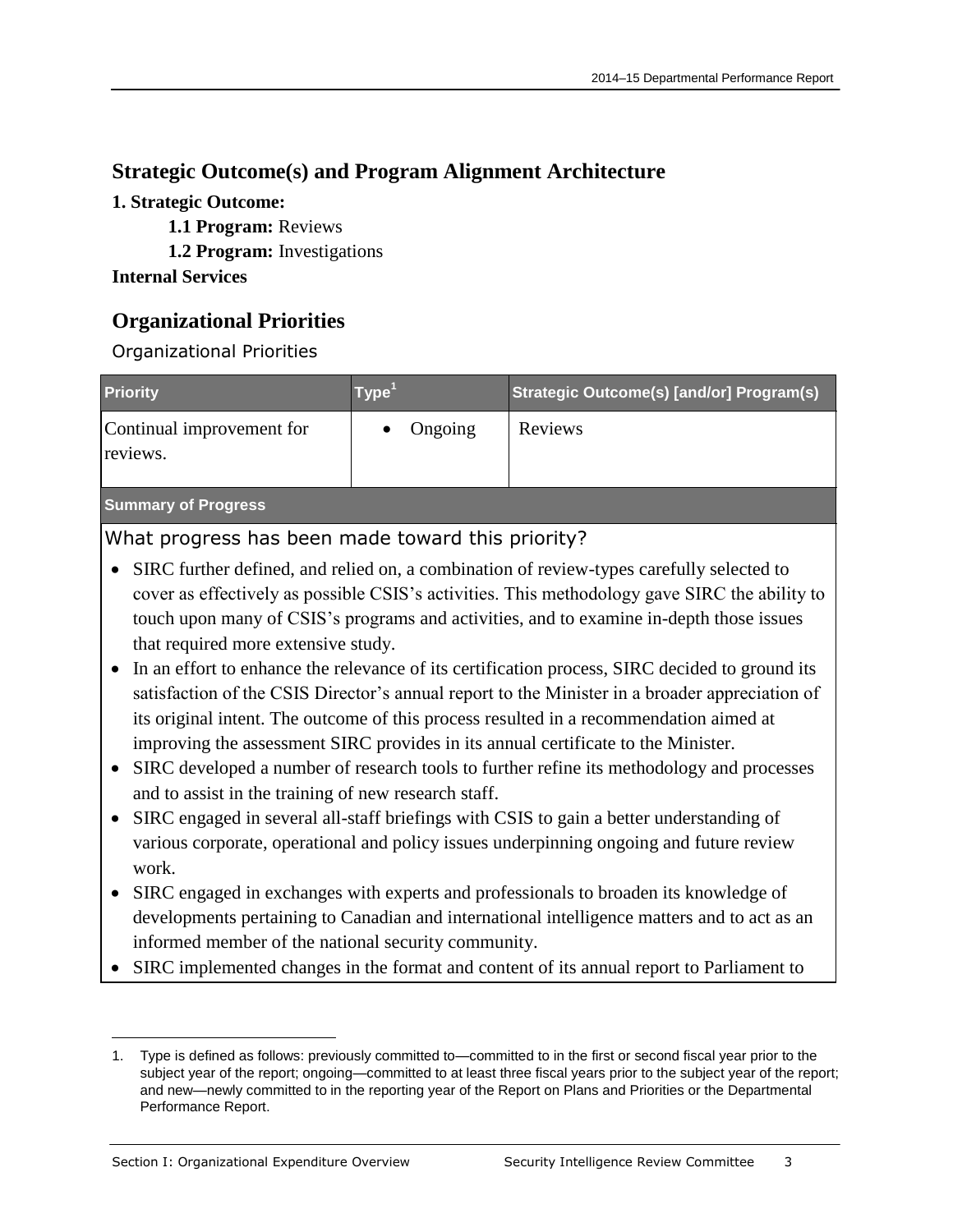ensure that its activities are as transparent as possible.

| <b>Priority</b>                                                                            | <b>Type</b>                                                                        | <b>Strategic Outcome(s) [and/or]</b><br>Program(s)                                      |  |  |  |
|--------------------------------------------------------------------------------------------|------------------------------------------------------------------------------------|-----------------------------------------------------------------------------------------|--|--|--|
| Continual improvement for<br>complaints                                                    | Ongoing                                                                            | Complaints                                                                              |  |  |  |
| <b>Summary of Progress</b>                                                                 |                                                                                    |                                                                                         |  |  |  |
| What progress has been made toward this priority? In 2014-2015:                            |                                                                                    |                                                                                         |  |  |  |
|                                                                                            |                                                                                    | SIRC improved its legal services by assisting current and new Members in presiding over |  |  |  |
| fair, efficient and timely hearings throughout the investigative process                   |                                                                                    |                                                                                         |  |  |  |
| ٠                                                                                          | SIRC's new Rules of Procedure came into effect on May 1, 2014, for new complaints, |                                                                                         |  |  |  |
| reports and references made to SIRC on or after that date. SIRC developed an approach with |                                                                                    |                                                                                         |  |  |  |
| regards to monitoring potential improvements to its Rules of Procedure into a written      |                                                                                    |                                                                                         |  |  |  |
| framework.                                                                                 |                                                                                    |                                                                                         |  |  |  |
| Newly appointed Members and current Members received appropriate training about SIRC       |                                                                                    |                                                                                         |  |  |  |

- best practices and about the new Rules of Procedure.
- SIRC developed new tools and practises to expedite the complaint process and improve efficiencies such as the adoption of updated templates for standard documents and the implementation of a new dashboard file management system.
- SIRC worked at improving the integration of its legal and research branches, providing the Members to receive the most complete assistance and support in the context of complaint investigation.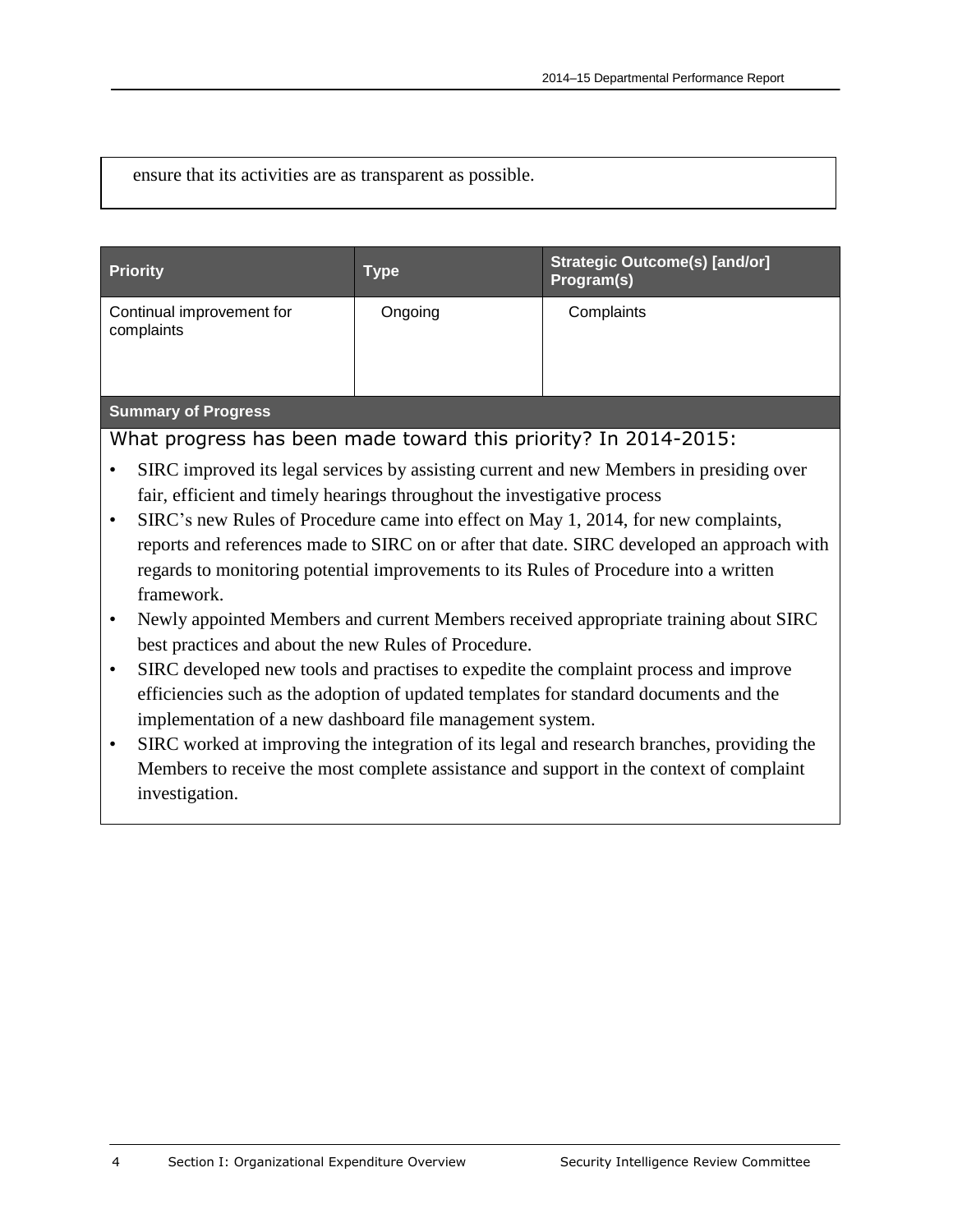| <b>Priority</b>                                | <b>Type</b> | <b>Strategic Outcome(s) [and/or]</b><br>Program(s) |
|------------------------------------------------|-------------|----------------------------------------------------|
| Modernize information<br>management practices. | <b>New</b>  | Internal Services                                  |
| <b>Description</b>                             |             |                                                    |

What progress has been made toward this priority? In 2014-15:

- SIRC has prepared the conversion of existing paper based information as well as other existing electronic information into a single electronic document and record management system.
- SIRC has conducted the required research at the government level regarding the investigation into the technologies and the business process engineering in support of eventually implementing a case management system.

#### **Risk Analysis**

Key Risks

| <b>Risk</b>                                                                                                                                                                                                                            | <b>Risk Response Strategy</b>                                                                                                                                                                                               | <b>Link to Program Alignment</b><br><b>Architecture</b>                                                                                                                                                                                                       |
|----------------------------------------------------------------------------------------------------------------------------------------------------------------------------------------------------------------------------------------|-----------------------------------------------------------------------------------------------------------------------------------------------------------------------------------------------------------------------------|---------------------------------------------------------------------------------------------------------------------------------------------------------------------------------------------------------------------------------------------------------------|
| Vacancies on the SIRC's<br>Committee have a direct impact<br>on the organization's ability to<br>operate effectively.                                                                                                                  | • The organization will reassign<br>workload to remaining<br>Members who will work to fill<br>the gaps.<br>• The organization will increase<br>the scheduling flexibility for its<br>meetings in order to ensure<br>quorum. | The Canadian Security<br>Intelligence Service (CSIS) carries<br>out its mandate to investigate and<br>report on threats to national<br>security in a manner that respects<br>the rule of law and the rights of<br>Canadians.<br>1.1 Reviews<br>1.2 Complaints |
| SIRC's ability to thoroughly<br>examine security intelligence<br>matters that cross over with other<br>federal agencies and departments<br>is at risk because SIRC's mandate<br>is limited to the review of CSIS's<br>activities only. | • Engage stakeholders through<br>outreach activities in order to<br>raise awareness of the issue.                                                                                                                           | The Canadian Security<br>Intelligence Service (CSIS) carries<br>out its mandate to investigate and<br>report on threats to national<br>security in a manner that respects<br>the rule of law and the rights of<br>Canadians.<br>1.1 Reviews<br>٠              |
| Unpredictability in the time<br>required to complete<br>investigations into complaints as a<br>result of the variability in the                                                                                                        | • Adoption of new Rules of<br>Procedure.<br>• Enhanced planning for all<br>scheduled proceedings.                                                                                                                           | The Canadian Security<br>Intelligence Service (CSIS) carries<br>out its mandate to investigate and<br>report on threats to national                                                                                                                           |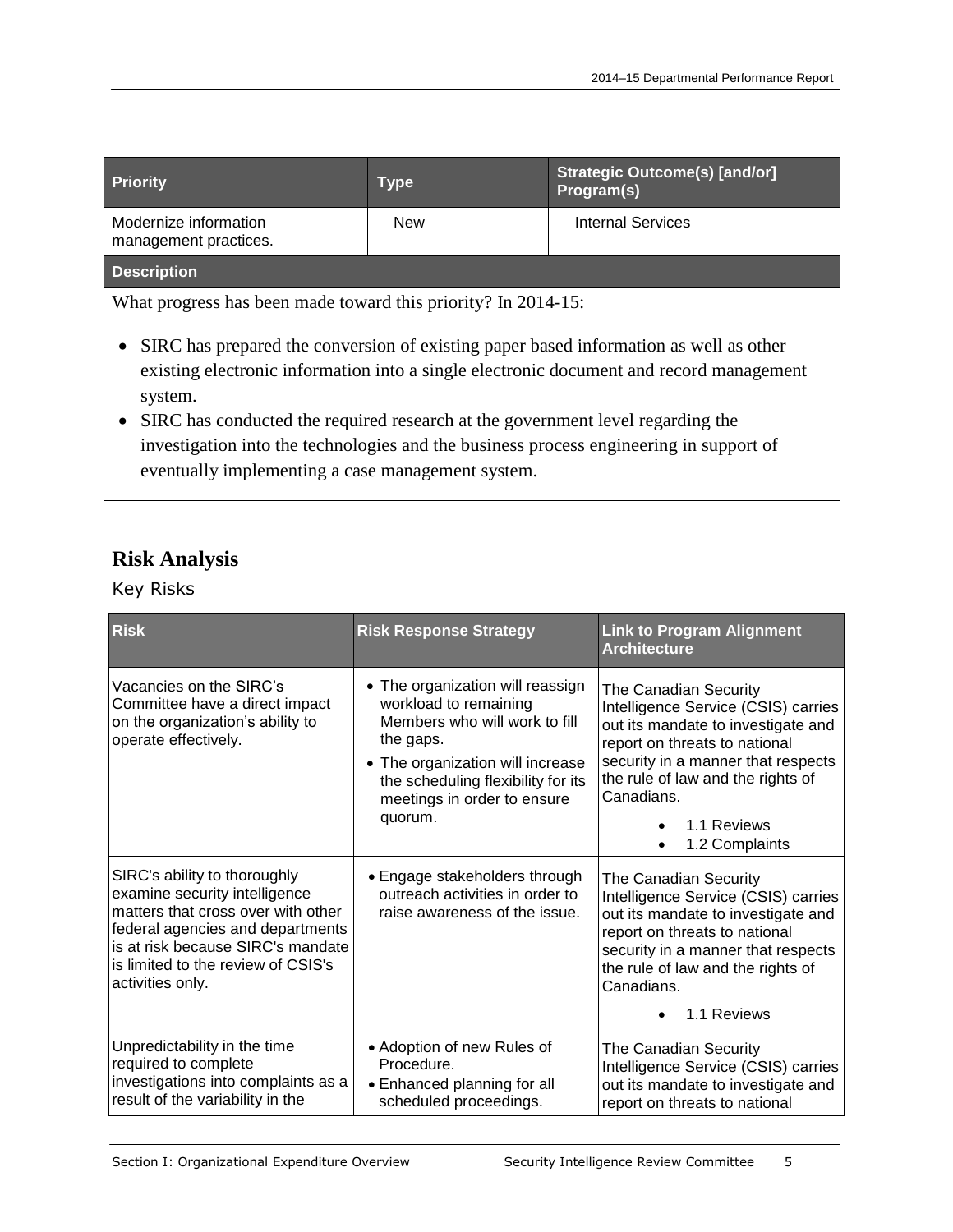| complexity of the files, the quantity<br>of documents to be examined, the<br>number of hearing days required<br>and the availability of the<br>participants.                                                       | • Reallocation of existing<br>resources to increase the<br>number of internal lawyers on<br>staff.                                                                                                                                                                                                                                                                                                    | security in a manner that respects<br>the rule of law and the rights of<br>Canadians.<br>1.2 Complaints                                                                                                                                     |
|--------------------------------------------------------------------------------------------------------------------------------------------------------------------------------------------------------------------|-------------------------------------------------------------------------------------------------------------------------------------------------------------------------------------------------------------------------------------------------------------------------------------------------------------------------------------------------------------------------------------------------------|---------------------------------------------------------------------------------------------------------------------------------------------------------------------------------------------------------------------------------------------|
| Risk to SIRC's ability to fulfil its<br>review mandate effectively owing<br>to the fact that its resources have<br>not kept pace with CSIS's<br>expanding activities                                               | • SIRC relied on various review-<br>types to provide tailored, and<br>as broad as possible,<br>examination of CSIS's<br>activities, for more information,<br>please refer to SIRC's 2014-15<br>Annual Report <sup>IV</sup><br>$\bullet$ This is a new risk.                                                                                                                                           | The Canadian Security<br>Intelligence Service (CSIS) carries<br>out its mandate to investigate and<br>report on threats to national<br>security in a manner that respects<br>the rule of law and the rights of<br>Canadians.<br>1.1 Reviews |
| Risk's to SIRC's ability to respond<br>quickly and thoroughly on all<br>corporate type requests such as<br>Access to Information and Privacy<br>and Treasury Board Secretariat<br>multiple demands for information | • SIRC is currently optimizing its<br>internal processes to reduce<br>the amount of work required for<br>answer these requests and<br>requests extensions as<br>deemed necessary<br>• SIRC is also improving its<br>information management<br>• If SIRC's participation is not<br>mandatory then SIRC does not<br>provide an answer unless it<br>has an interest to.<br>$\bullet$ This is a new risk. | <b>Internal Services</b>                                                                                                                                                                                                                    |

SIRC must manage many inherent risks associated with micro-agencies. However, 30 years of experience has taught the organization to mitigate most of these. Those remaining challenges which are beyond a micro agency's control, such as mandatory reporting, are beginning to be addressed by central agencies who are becoming much more sensitive to the particular challenges faced by the smallest of federal entities.

Many of the unresolved risks, summarized in the table above, are those involving the composition of the committee itself. Between April 2011 and March 2014, SIRC has had 4 different Chairs in addition to the 2 regular Committee Members who retired prior to the end of their 5 year terms. The effect of this constant turnover and the subsequent periods of delay in replacing these individuals most directly impacts on SIRC's complaints process.

Delays in assigning files and the requirement to reassign files when a Member leaves have impacted SIRC's ability to meet its established service standards. Procedural efficiencies gained through the new Rules of Procedure, aimed to effectively mitigate the challenges to the efficient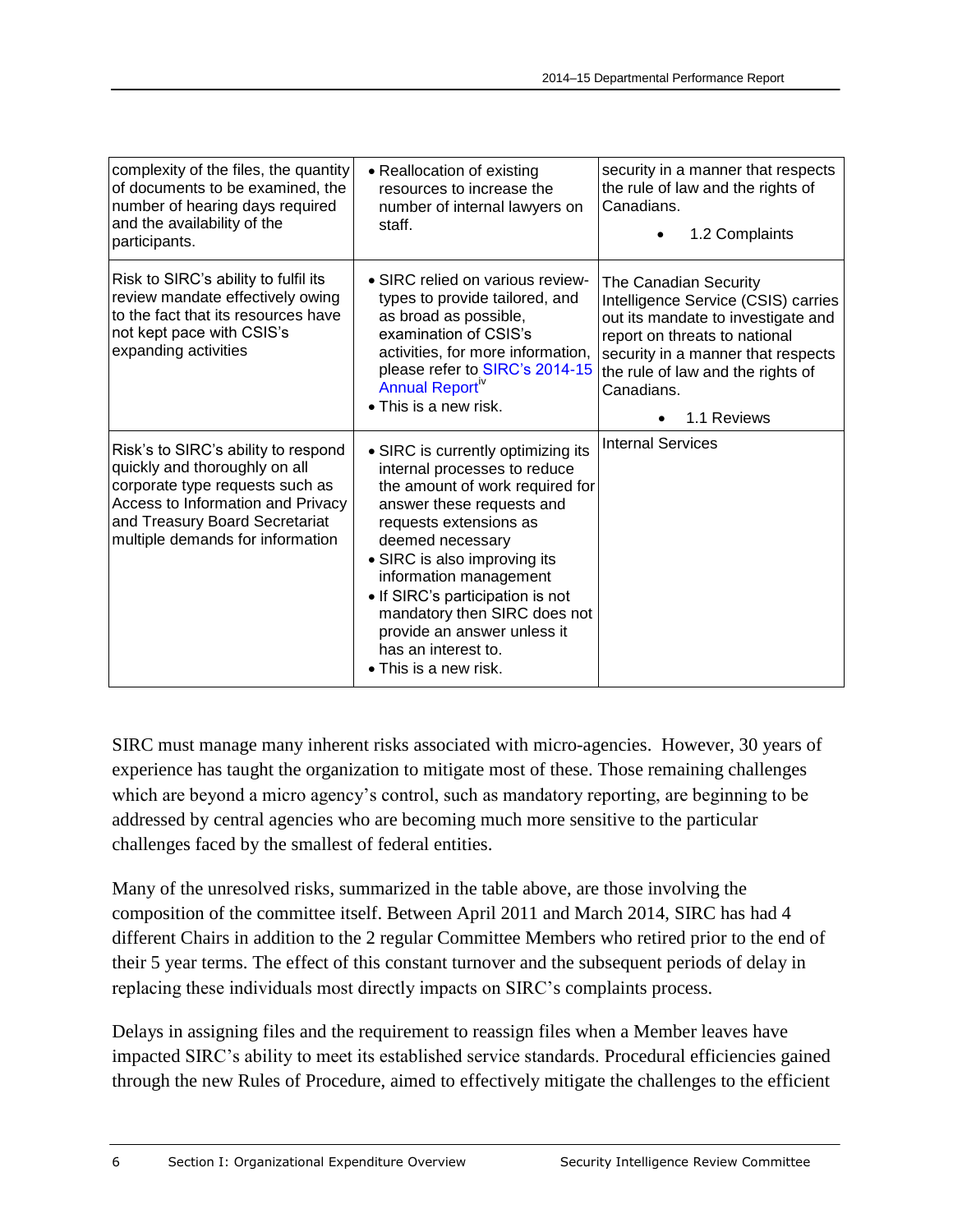resolution of complaints, should materialize with a full Committee that includes several bilingual Members.

## <span id="page-10-0"></span>Actual Expenditures

Budgetary Financial Resources (dollars)

| $2014 - 15$<br><b>Main Estimates</b> | 2014-15<br>Planned Spending Total Authorities | $2014 - 15$<br><b>Available for Use</b> | $2014 - 15$<br><b>Actual Spending</b><br>(authorities used) | Difference<br><b>actual minus</b><br>planned) |
|--------------------------------------|-----------------------------------------------|-----------------------------------------|-------------------------------------------------------------|-----------------------------------------------|
| 2,786,799                            | 2,786,799                                     | 3,008,101                               | 2,980,020                                                   | 193.221                                       |

Human Resources (Full-Time Equivalents [FTEs])

| $2014 - 15$<br><b>Planned</b> | $2014 - 15$<br><b>Actual</b> | $2014 - 15$<br>Difference<br>(actual minus planned) |  |
|-------------------------------|------------------------------|-----------------------------------------------------|--|
| 18                            | 18                           | O                                                   |  |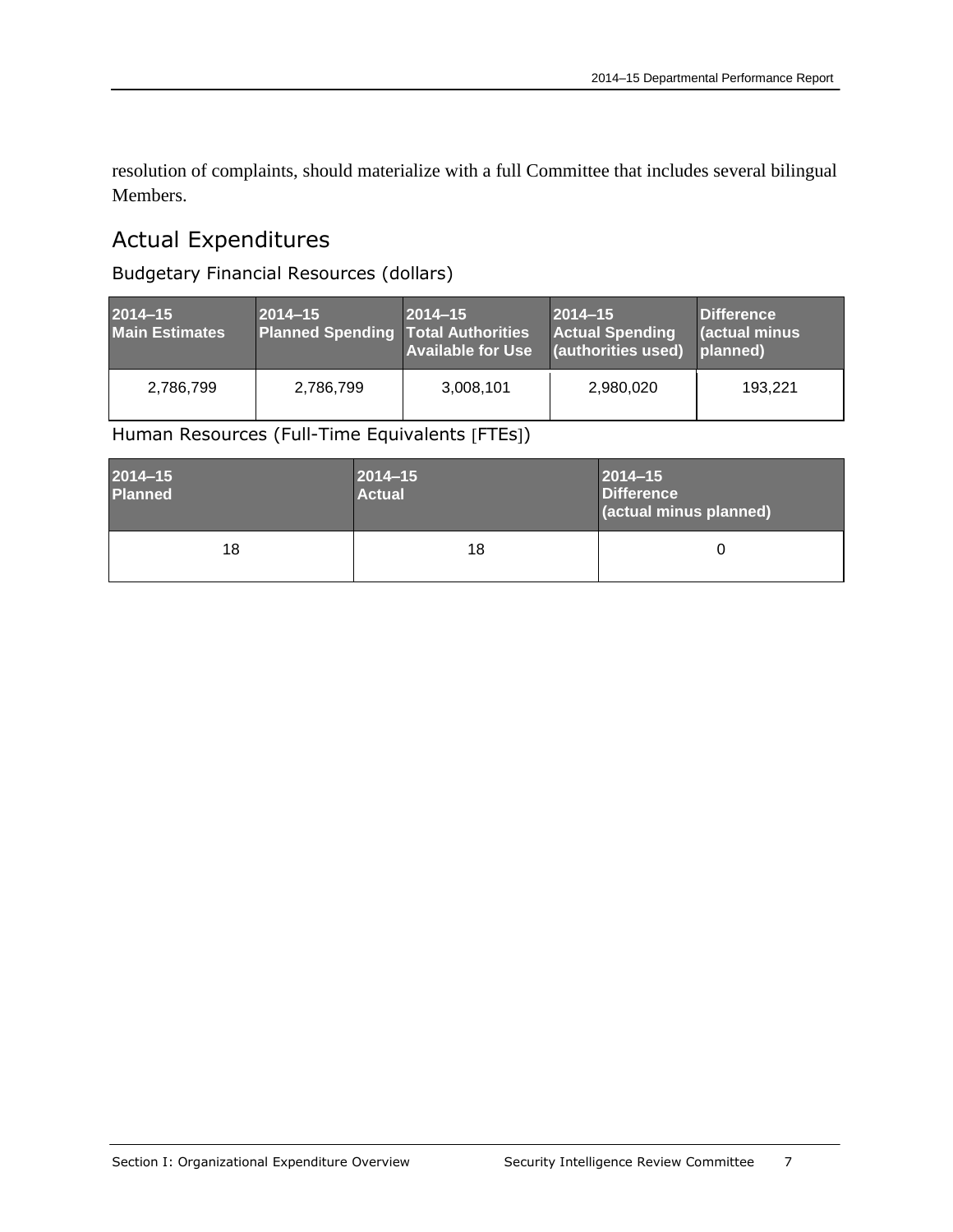| <b>Strategic</b><br>Outcome(s),<br>Program(s)<br>and Internal<br><b>Services</b> | $2014 - 15$<br><b>Main</b><br><b>Estimates</b> | $2014 - 15$<br><b>Planned</b><br><b>Spending</b> | $2015 - 16$<br><b>Planned</b><br><b>Spending</b> | 2016-17<br><b>Planned</b><br><b>Spending</b> | 2014-15<br><b>Total</b><br><b>Authorities</b><br><b>Available for</b><br><b>Use</b> | $2014 - 15$<br><b>Actual</b><br><b>Spending</b><br><b>(authorities</b><br>used) | $2013 - 14$<br><b>Actual</b><br><b>Spending</b><br>(authorities<br>used)                                              | $2012 - 13$<br>Actual<br><b>Spending</b><br>(authorities<br>used) |
|----------------------------------------------------------------------------------|------------------------------------------------|--------------------------------------------------|--------------------------------------------------|----------------------------------------------|-------------------------------------------------------------------------------------|---------------------------------------------------------------------------------|-----------------------------------------------------------------------------------------------------------------------|-------------------------------------------------------------------|
|                                                                                  | the law, policy and Ministerial Direction.     |                                                  |                                                  |                                              |                                                                                     |                                                                                 | Strategic Outcome: Canadian Security Intelligence Service (CSIS) performs its duties and functions in accordance with |                                                                   |
| 1.1 Reviews                                                                      | 1,362,186                                      | 1,362,186                                        | 1,325,417                                        | 1,325,417                                    | 1,401,954                                                                           | 1,295,985                                                                       | 1,181,764                                                                                                             | 1,053,569                                                         |
| 1.2<br>Complaints                                                                | 682,873                                        | 682,873                                          | 771,306                                          | 771,306                                      | 736,988                                                                             | 742,767                                                                         | 652,793                                                                                                               | 513,789                                                           |
| <b>Subtotal</b>                                                                  | 2,045,059                                      | 2,045,059                                        | 2,096,723                                        | 2,096,723                                    | 2,138,942                                                                           | 2,038,752                                                                       | 1,834,557                                                                                                             | 1,567,358                                                         |
| <b>Internal</b><br><b>Services</b><br><b>Subtotal</b>                            | 741,740                                        | 741,740                                          | 780,724                                          | 697,725                                      | 869,159                                                                             | 941,268                                                                         | 947,964                                                                                                               | 1,333,915                                                         |
| <b>Total</b>                                                                     | 2,786,799                                      | 2,786,799                                        | 2,877,447                                        | 2,794,448                                    | 3,008,101                                                                           | 2,980,020                                                                       | 2,782,521                                                                                                             | 2,901,273                                                         |

#### Budgetary Performance Summary for Strategic Outcome(s) and Program(s) (dollars)

Overall, SIRC's spending has been relatively flat with a slight increase each year to reflect the salary increase of employees. The actual spending for 2014-15 is very close to the planned spending. Expenditures have been reallocated from Reviews to Complaints and Internal Services in support of the overall goal of the organization. For example, Complaints hired an additional lawyer through a secondment process in order to facilitate the processing of complaints.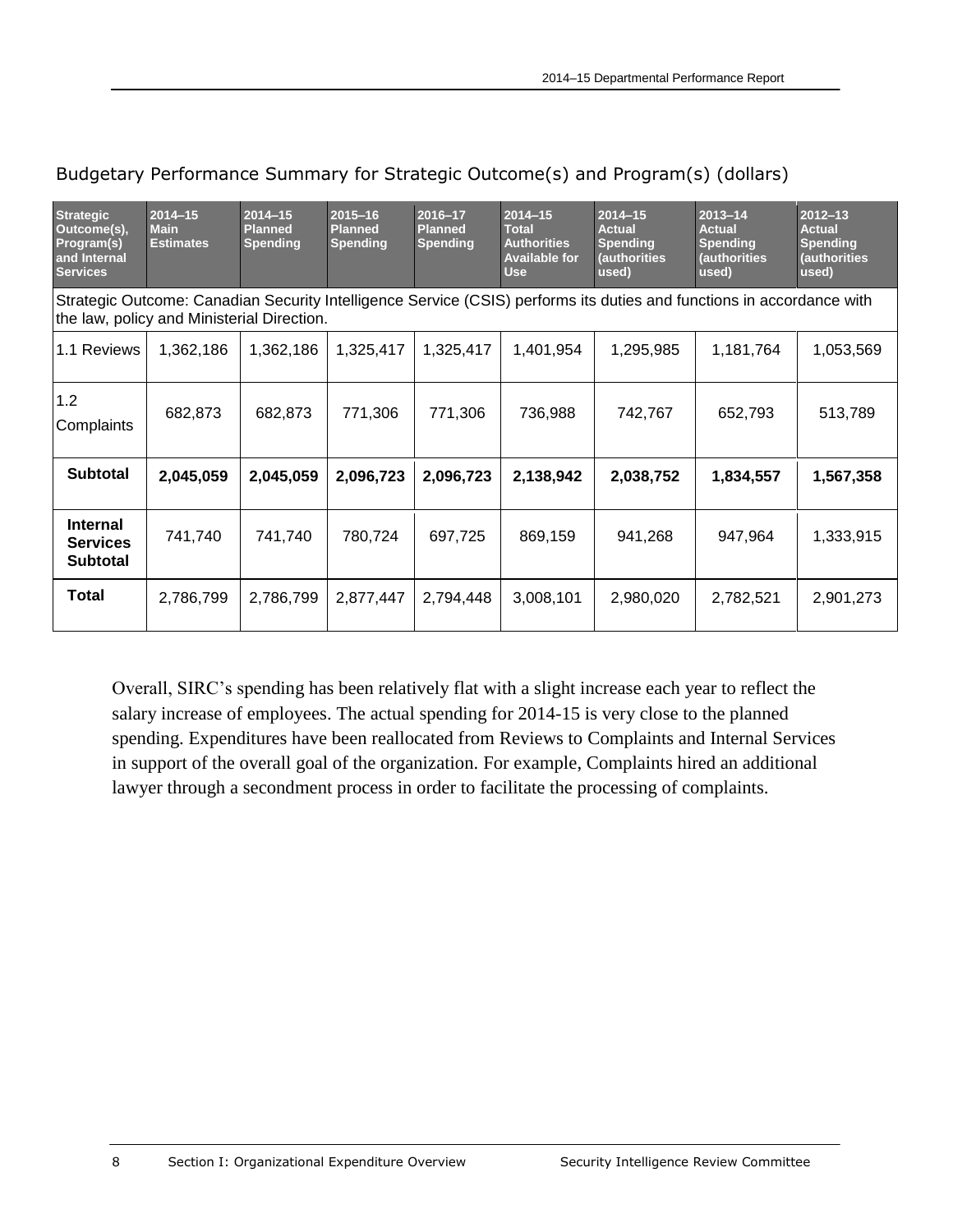## <span id="page-12-0"></span>Alignment of Spending With the Whole-of-Government Framework

Alignment of 2014-15 Actual Spending With the [Whole-of-Government](http://www.tbs-sct.gc.ca/ppg-cpr/frame-cadre-eng.aspx) Framework<sup>v</sup> (dollars)

| <b>Strategic Outcome Program</b>                                                                                                                                                                                                           |                | <b>Spending Area</b>      | <b>Government of</b><br><b>Canada Outcome</b>           | $2014 - 15$<br><b>Actual Spending</b> |
|--------------------------------------------------------------------------------------------------------------------------------------------------------------------------------------------------------------------------------------------|----------------|---------------------------|---------------------------------------------------------|---------------------------------------|
| The Canadian<br>Security Intelligence<br>Service (CSIS)<br>carries out its<br>mandate to<br>investigate and<br>report on threats to<br>national security in<br>a manner that<br>respects the rule of<br>law and the rights of<br>Canadians | 1.1 Reviews    | <b>Government Affairs</b> | Strong and<br>independent<br>democratic<br>institutions | 1,295,985                             |
|                                                                                                                                                                                                                                            | 1.2 Complaints | <b>Government Affairs</b> | Strong and<br>independent<br>democratic<br>institutions | 742,767                               |

Total Spending by Spending Area (dollars)

| <b>Spending Area</b>  | <b>Total Planned Spending</b> | <b>Total Actual Spending</b> |
|-----------------------|-------------------------------|------------------------------|
| Economic affairs      | 0                             | 0                            |
| Social affairs        | 0                             | 0                            |
| International affairs | 0                             | Ü                            |
| Government affairs    | 2,045,059                     | 2,038,752                    |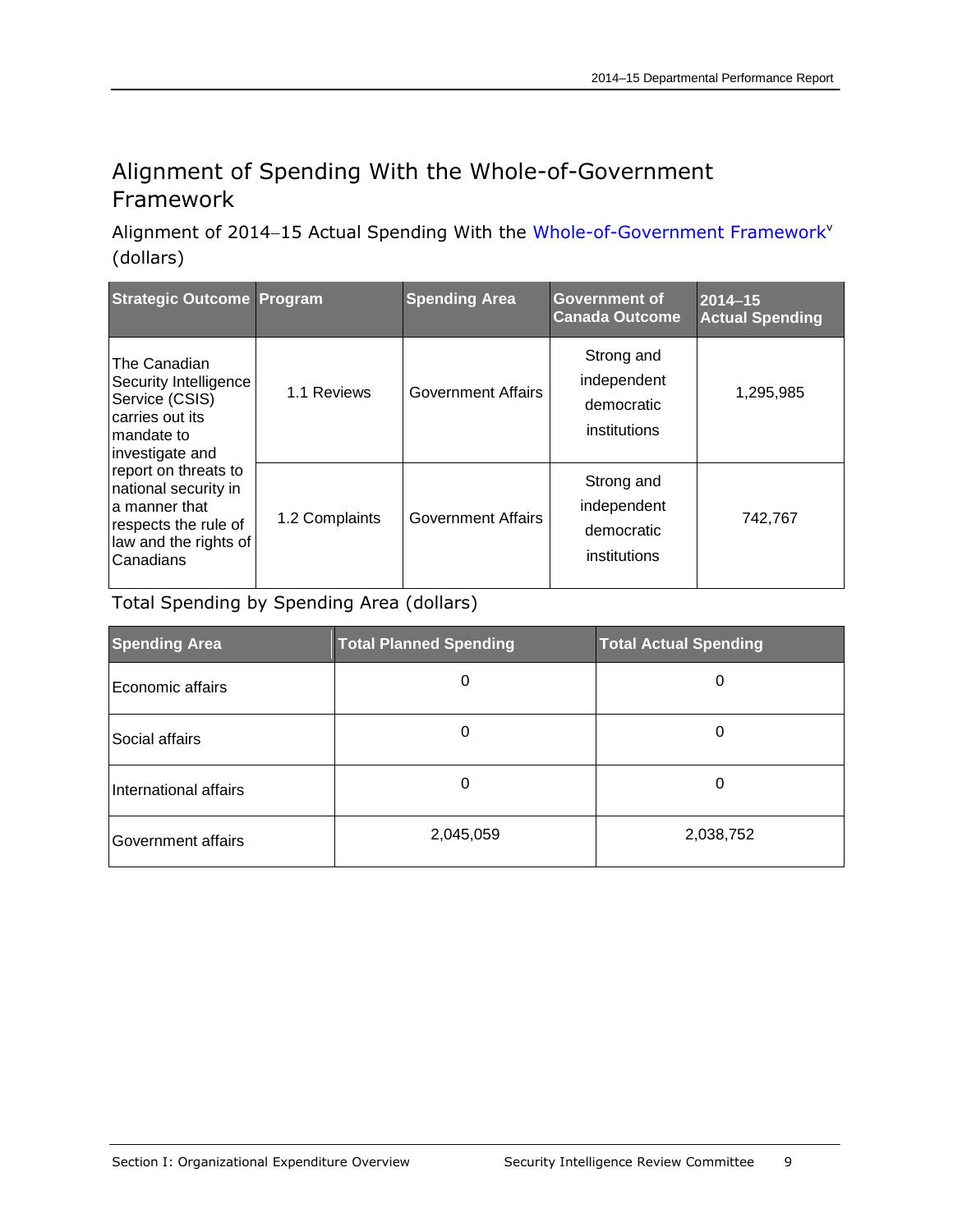

## <span id="page-13-0"></span>Departmental Spending Trend

Overall, SIRC's spending has been relatively flat. The slightly higher level of spending in 2012- 13 were primarily due to the spending increase in Internal Services due to the payment of severance pay requested by employees on a voluntary basis following the ratification of specific collective agreements and for employee retirements.

## <span id="page-13-1"></span>Expenditures by Vote

For information on the Security Intelligence Review Committee's organizational voted and statutory expenditures, consult the *Public Accounts of Canada* 2015,<sup>vi</sup> which is available on the Public Works and [Government Services Canada website](http://www.tpsgc-pwgsc.gc.ca/recgen/cpc-pac/index-eng.html).<sup>vii</sup>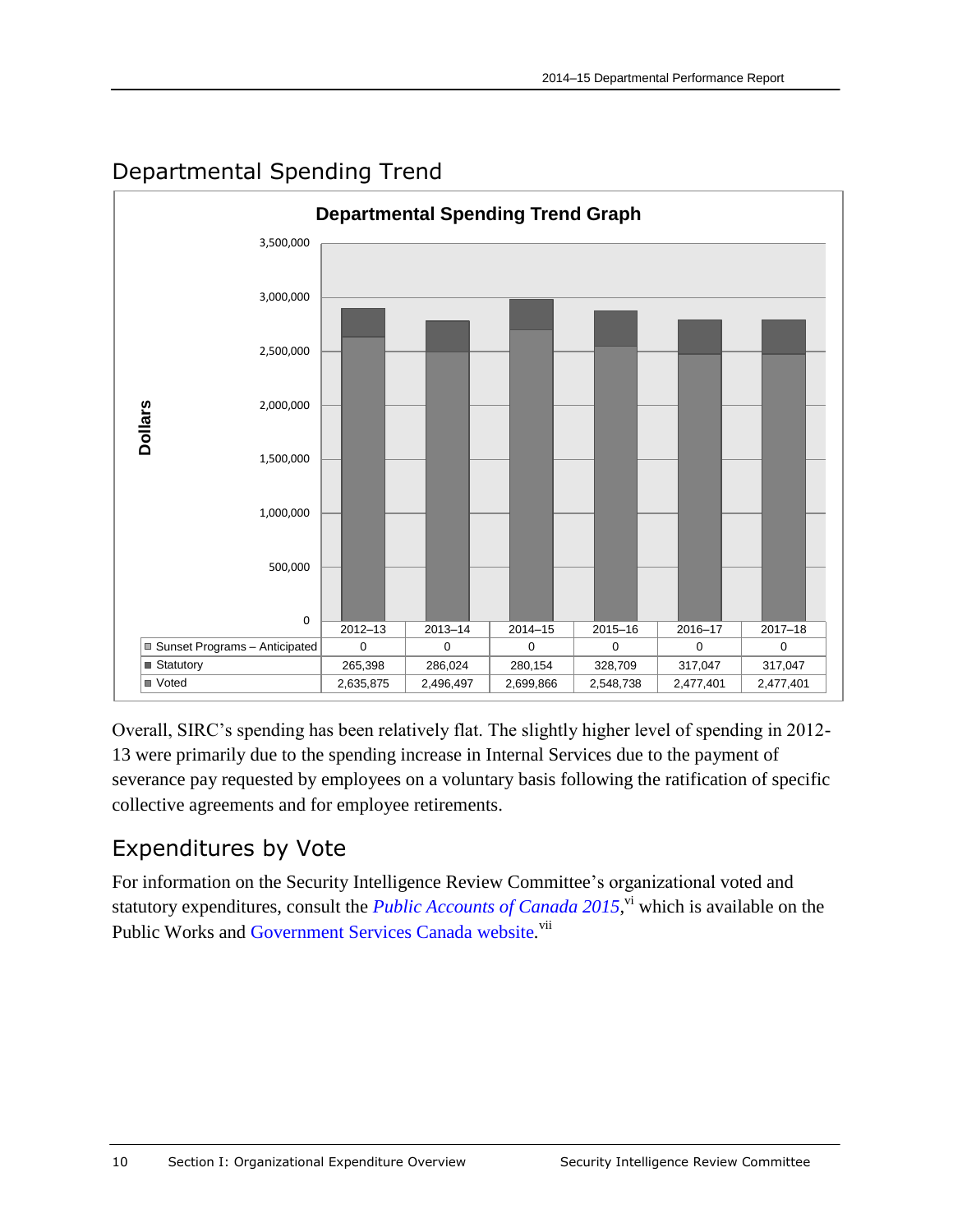## <span id="page-14-0"></span>Section II: Analysis of Program(s) by Strategic Outcome

### <span id="page-14-1"></span>Strategic Outcome:

Canadian Security Intelligence Service (CSIS) performs its duties and functions in accordance with the law, policy and Ministerial Direction

### <span id="page-14-2"></span>Program 1.1: Reviews

#### **Description**

Conduct reviews of CSIS activities to ensure effectiveness, appropriateness and compliance. Develop an annual research plan identifying reviews to be conducted each year, examine CSIS operations, provide a retrospective examination and assessment of specific CSIS investigations and functions, examine information concerning CSIS activities, assess CSIS compliance, and issue findings and recommendations. The objective is to provide Parliament, the Minister of Public Safety and Canadians with a comprehensive picture of CSIS's operational activities, and assurance that CSIS is acting lawfully.

#### Budgetary Financial Resources (dollars)

| 2014-15<br><b>Main Estimates</b> | $2014 - 15$<br><b>Planned Spending Total Authorities</b> | $2014 - 15$<br><b>Available for Use</b> | $2014 - 15$<br><b>Actual Spending</b><br><b>(authorities used)</b> | $2014 - 15$<br>Difference<br>  (actual minus <sup>1</sup><br>planned) |
|----------------------------------|----------------------------------------------------------|-----------------------------------------|--------------------------------------------------------------------|-----------------------------------------------------------------------|
| 1,362,186                        | 1,362,186                                                | 1.401.954                               | 1,295,985                                                          | $-66.201$                                                             |

#### Human Resources (Full-Time Equivalents [FTEs])

| $2014 - 15$<br><b>Planned</b> | $ 2014 - 15 $<br><b>Actual</b> | $ 2014 - 15 $<br>Difference<br>(actual minus planned) |  |
|-------------------------------|--------------------------------|-------------------------------------------------------|--|
| 10                            |                                | жH                                                    |  |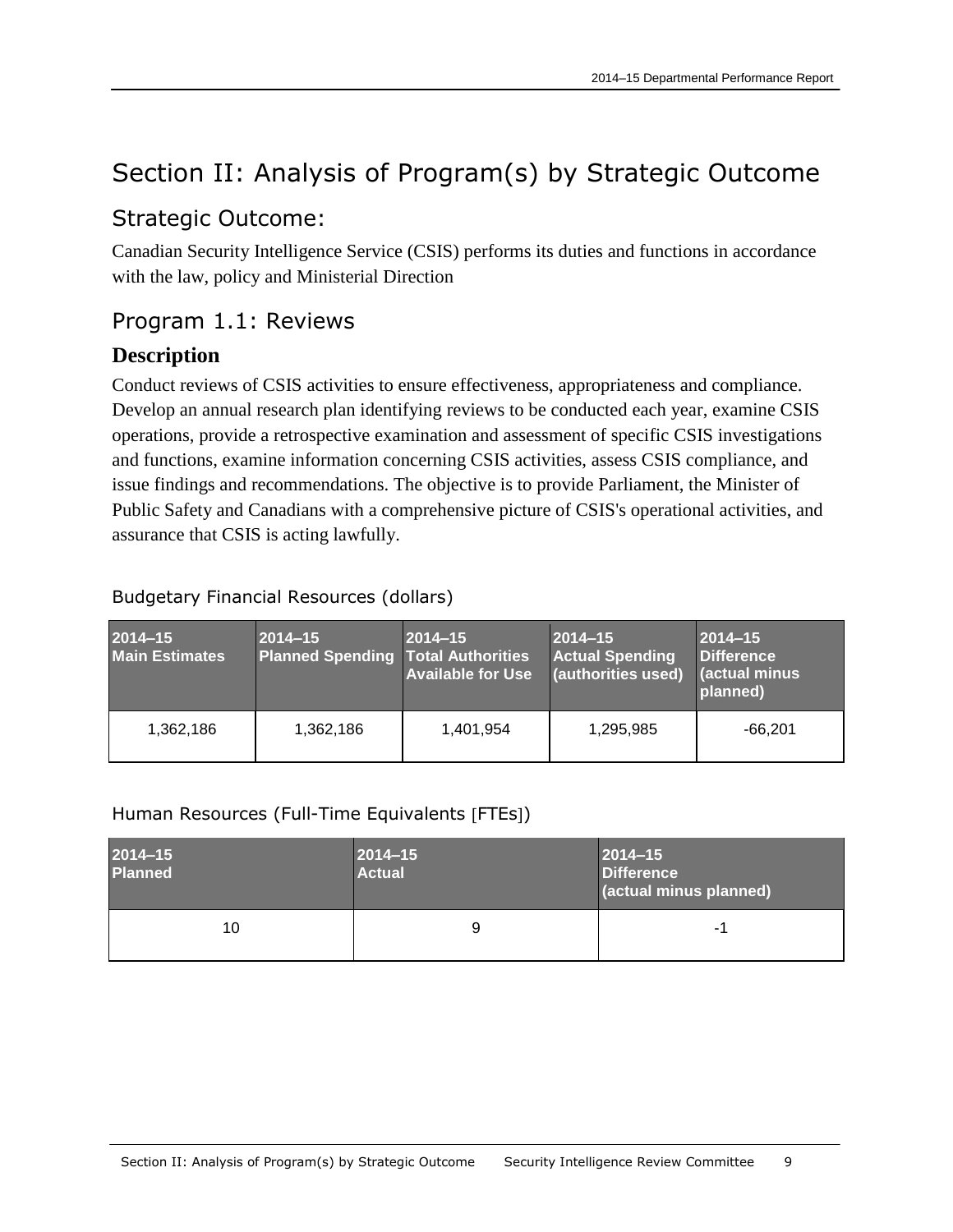| <b>Expected Results</b>                                                                                                                                                                                                                                                                  | <b>Performance Indicators Targets</b> |      | <b>Actual Results</b> |
|------------------------------------------------------------------------------------------------------------------------------------------------------------------------------------------------------------------------------------------------------------------------------------------|---------------------------------------|------|-----------------------|
| Percentage of draft<br>Quality reviews are<br>research papers<br>completed according to<br>accepted by the<br>annual Research Plan<br>Committee, without<br>substantive alteration,<br>during first review.<br>Percentage of reviews<br>completed as per SIRC's<br>annual Research Plan. |                                       | 85 % | 100%                  |
|                                                                                                                                                                                                                                                                                          |                                       | 100% | 100%                  |

#### Performance Results

#### **Performance Analysis and Lessons Learned**

In 2014-2015, SIRC was able to complete all the reviews outlined in its annual research plan, as well as an inquiry into a particular matter that was requested by the CSIS Director. Following concerns expressed last year with respect to the disclosure and provision of documentation from CSIS to SIRC, SIRC noted an overall improvement in this area. Full and consistent information disclosure is required to ensure that SIRC's reviews are accurate, complete and fair.

In recent years, SIRC has made use of a combination of review-types, carefully selected to cover as effectively as possible CSIS's activities. The different approach used in each review-type allow SIRC to tailor its examination: in some cases, the review aims to get a broad view of a particular issue or theme that cuts across CSIS's programs or investigations, while in others, the goal is to examine a particular CSIS investigation or area or to gain insight into a CSIS activity that had not previously been the object of in-depth, focused review. This approach allows SIRC to manage the risk inherent in being able to review only a small number of CSIS activities in any given year.

SIRC continued its work on refining the certification process. SIRC engaged with Department of Public Safety officials at different levels to discuss ways in which to make SIRC's certificate meaningful and relevant; this exercise will result in a new approach to certification. Ongoing dialogue with Public Safety will help to ensure that the certificate best meets the Minister's needs and expectations.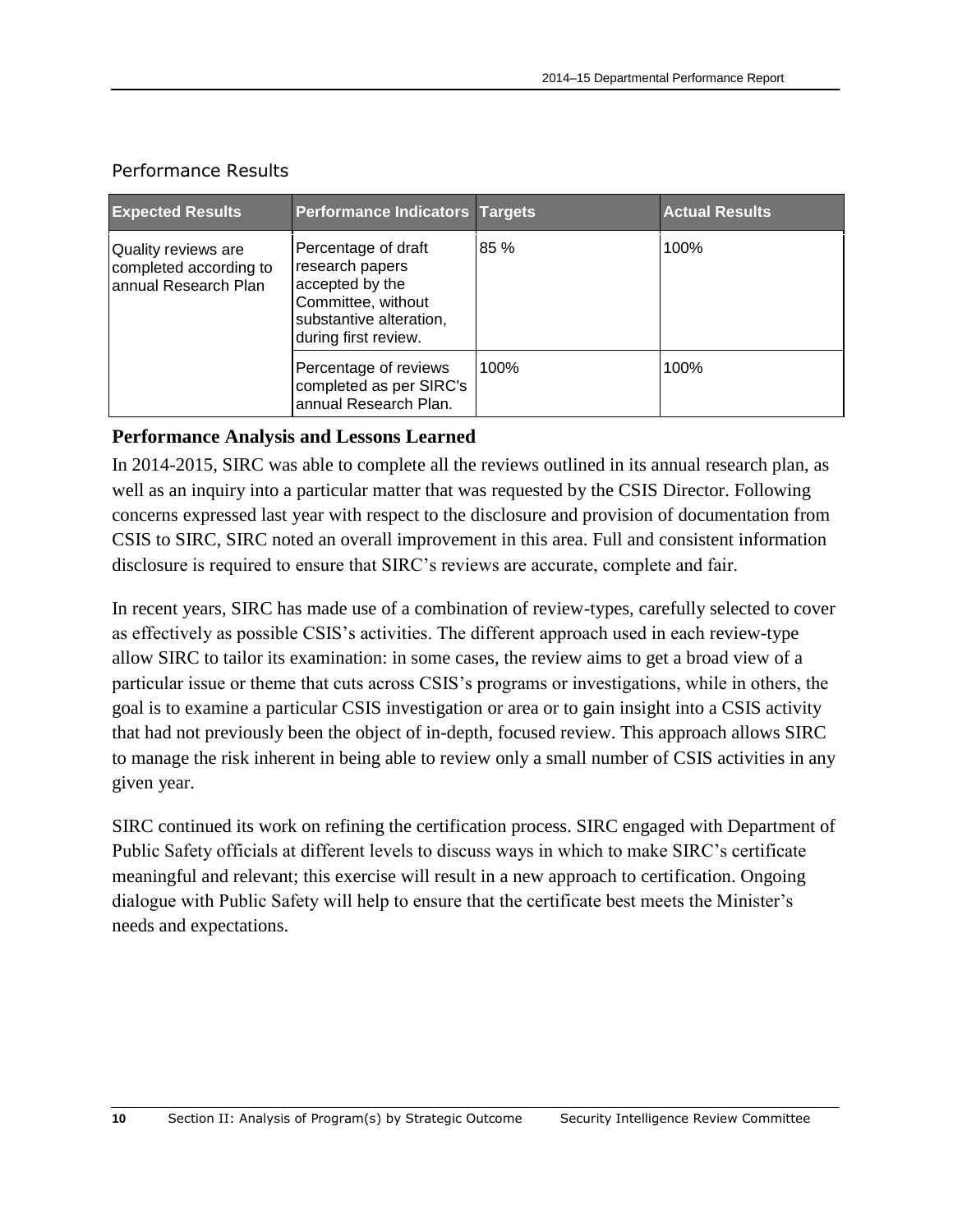## <span id="page-16-0"></span>Program 1.2: Complaints

### **Description**

Conduct investigations into complaints concerning CSIS made by either individuals or groups as per the *[CSIS Act](http://laws-lois.justice.gc.ca/eng/acts/C-23/)*<sup>viii</sup>. Under Section 41 of the *CSIS Act<sup>ix</sup>*, SIRC investigates "any act or thing done by the Service"; under Section 42, SIRC investigates complaints about denials of security clearances to federal government employees and contractors. SIRC may also conduct an investigation in relation to referrals from the Canadian Human Rights Commission and Minister's reports in regards to the *[Citizenship Act](http://laws-lois.justice.gc.ca/eng/acts/C-29/)<sup>x</sup>* .

If jurisdiction is established, complaints are investigated through a quasi-judicial hearing presided over by one or more Committee Members. The time to investigate and resolve a complaint will vary in length depending on the complexity of the file, the quantity of documents to be examined, the number of hearing days required and the availability of the participants.

On completion of a Section 41 complaint, SIRC provides a report to the Director of CSIS and to the Minister of Public Safety, as well as a declassified version of the report to the complainant. On completion of a Section 42 complaint, SIRC reports its findings and any recommendations to the Minister of Public Safety, the Director of CSIS and the Deputy Head concerned, and provides a declassified version of the report to the complainant.

| 2014-15<br><b>Main Estimates</b> | $2014 - 15$<br><b>Planned Spending Total Authorities</b> | $2014 - 15$<br><b>Available for Use</b> | $2014 - 15$<br><b>Actual Spending</b><br>(authorities used) | $2014 - 15$<br><b>Difference</b><br><b>actual minus</b><br>planned) |
|----------------------------------|----------------------------------------------------------|-----------------------------------------|-------------------------------------------------------------|---------------------------------------------------------------------|
| 682.873                          | 682,873                                                  | 736.988                                 | 742.767                                                     | 59.894                                                              |

#### Budgetary Financial Resources (dollars)

Human Resources (Full-Time Equivalents [FTEs])

| $2014 - 15$<br><b>Planned</b> | $ 2014 - 15$<br><b>Actual</b> | $2014 - 15$<br><b>Difference</b><br>(actual minus planned) |  |
|-------------------------------|-------------------------------|------------------------------------------------------------|--|
| 3.5                           | 4.7                           | 1.2                                                        |  |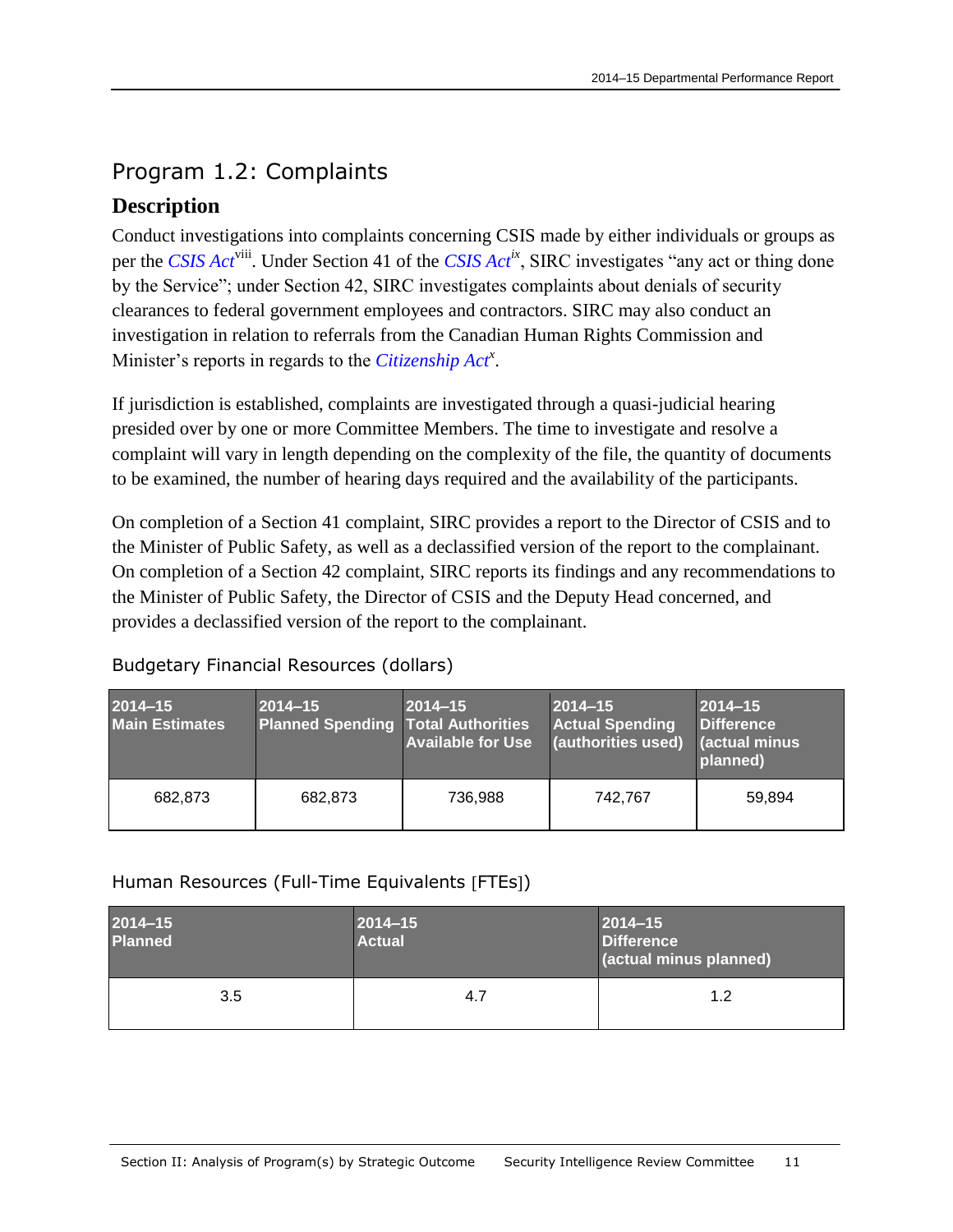| <b>Expected Results</b>                                                                 | <b>Performance Indicators Targets</b>                                                     |  | <b>Actual Results</b>                                                                           |
|-----------------------------------------------------------------------------------------|-------------------------------------------------------------------------------------------|--|-------------------------------------------------------------------------------------------------|
| l Parties before SIRC<br>receive a fair and timely<br>resolution of their<br> complaint | Percentage of complaint<br>decisions upheld by the<br>Federal Court on judicial<br>review |  | 100%                                                                                            |
|                                                                                         | Percentage of complaints 85%<br>cases completed<br>according to service<br>standards.     |  | The determination of<br>jurisdiction - 100%<br>Completion of complaints<br>final reports $-60%$ |

#### Performance Results

#### **Performance Analysis and Lessons Learned**

SIRC relied on the implementation of its new Rules of Procedure and on new best practices in caseload management to improve its performance from the previous year. In the last quarter of 2015-2015, SIRC welcomed the addition of a fourth Member. However, due to the average length of a complaint investigation, this fourth Member did not have the opportunity to complete a file this fiscal year. Members worked diligently to ensure that SIRC met its targets in as many files as possible, while SIRC worked on streamlining the complaint process.

During the second half of 2014-15, bills C-44 and C-51 were tabled before Parliament. Both bills dealt extensively with matters within SIRC's mandate. Considerable resources had to be devoted to their analysis, which in turn meant that less staff resources were available to be dedicated to the complaints case during the latter part of 2014-2015.

This year represents another year when there were no SIRC decisions overturned in judicial review before the Federal Court, thereby allowing SIRC to meet its 100% target on this indicator. SIRC continues to strive to ensure that its processes and procedure for complaints investigations meet the highest standards expected of an independent administrative tribunal. SIRC's decisions have reflected the thoroughness of its quasi-judicial process and it is expected that this trend will endure.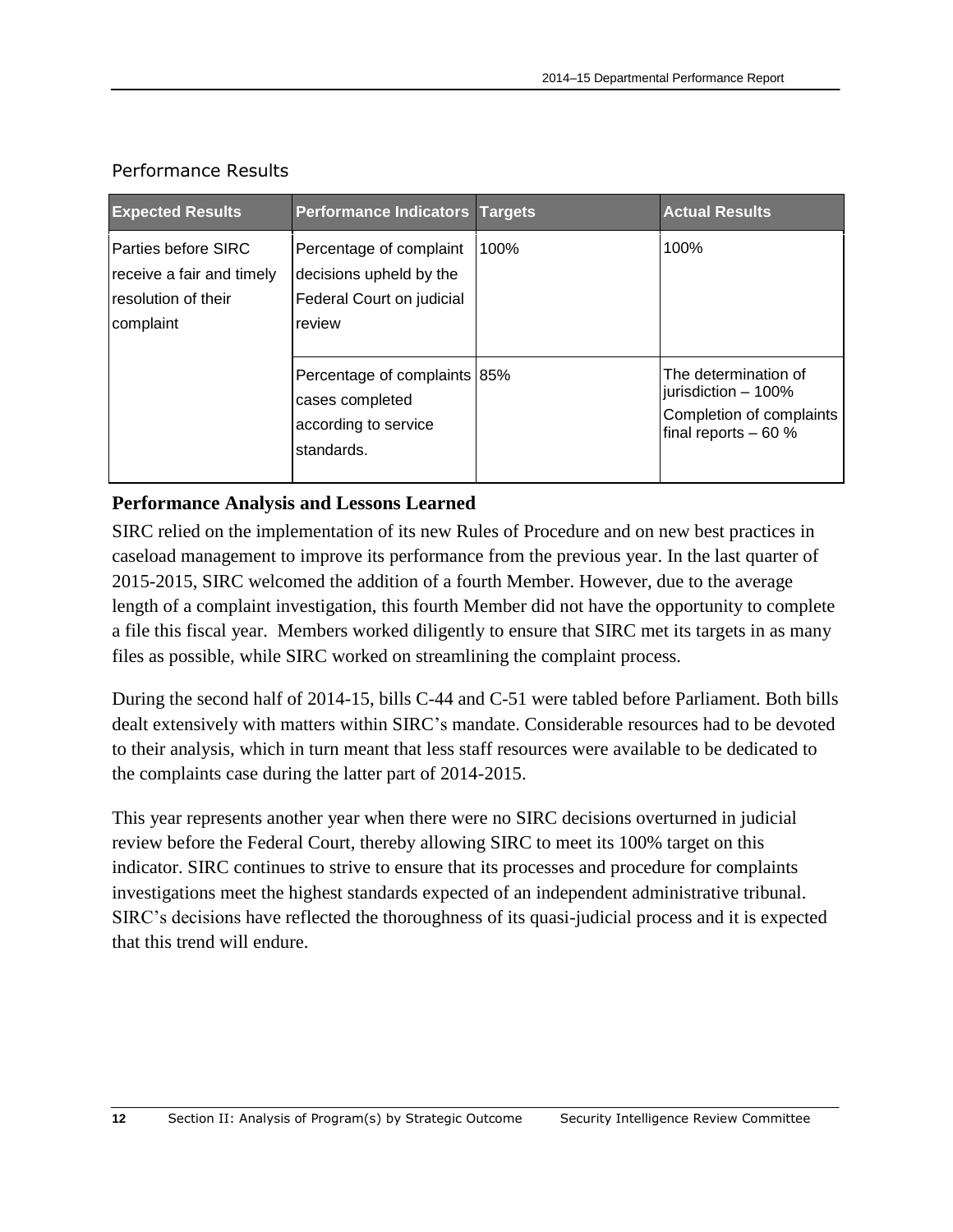## <span id="page-18-0"></span>Internal Services

### **Description**

Internal Services are groups of related activities and resources that are administered to support the needs of programs and other corporate obligations of an organization. These groups are Management and Oversight Services, Human Resources Management Services, Financial Management Services, Information Management Services, Information Technology Services, Real Property Services, Materiel Services, Acquisition Services, and Travel and Other Administrative Services. Internal Services include only those activities and resources that apply across an organization.

#### Budgetary Financial Resources (dollars)

| $2014 - 15$<br><b>Main Estimates</b> | $2014 - 15$<br><b>Planned Spending Total Authorities</b> | $2014 - 15$<br><b>Available for Use</b> | $2014 - 15$<br><b>Actual Spending</b><br>(authorities used) | $2014 - 15$<br>Difference<br><b>actual minus</b><br>planned) |
|--------------------------------------|----------------------------------------------------------|-----------------------------------------|-------------------------------------------------------------|--------------------------------------------------------------|
| 741.740                              | 741.740                                                  | 869,159                                 | 941,268                                                     | 199,528                                                      |

Human Resources (FTEs)

| 2014-15<br><b>Planned</b> | $2014 - 15$<br><b>Actual</b> | $2014 - 15$<br>Difference<br>(actual minus planned) |  |
|---------------------------|------------------------------|-----------------------------------------------------|--|
| 4.5                       | 4.5                          | 0.0                                                 |  |

#### **Performance Analysis and Lessons Learned**

The Privy Council Office provides some administrative and financial services to SIRC through a Memorandum of Understanding (MOU), the cost of that MOU is accounted for under internal Services.

As a micro-agency, SIRC relies heavily on experienced staff to ensure that the quality of its work is maintained. A micro-agency such as SIRC cannot afford to be inefficient or miss opportunities to leverage existing technologies in its day-to-day work. Therefore, SIRC continues to implement information technology infrastructure. During the review period, the process of modernizing its information management system and processes was initiated with implementation of the new system planned for 2015-16.

In future years, SIRC intends to review its attribution of Internal Services cost.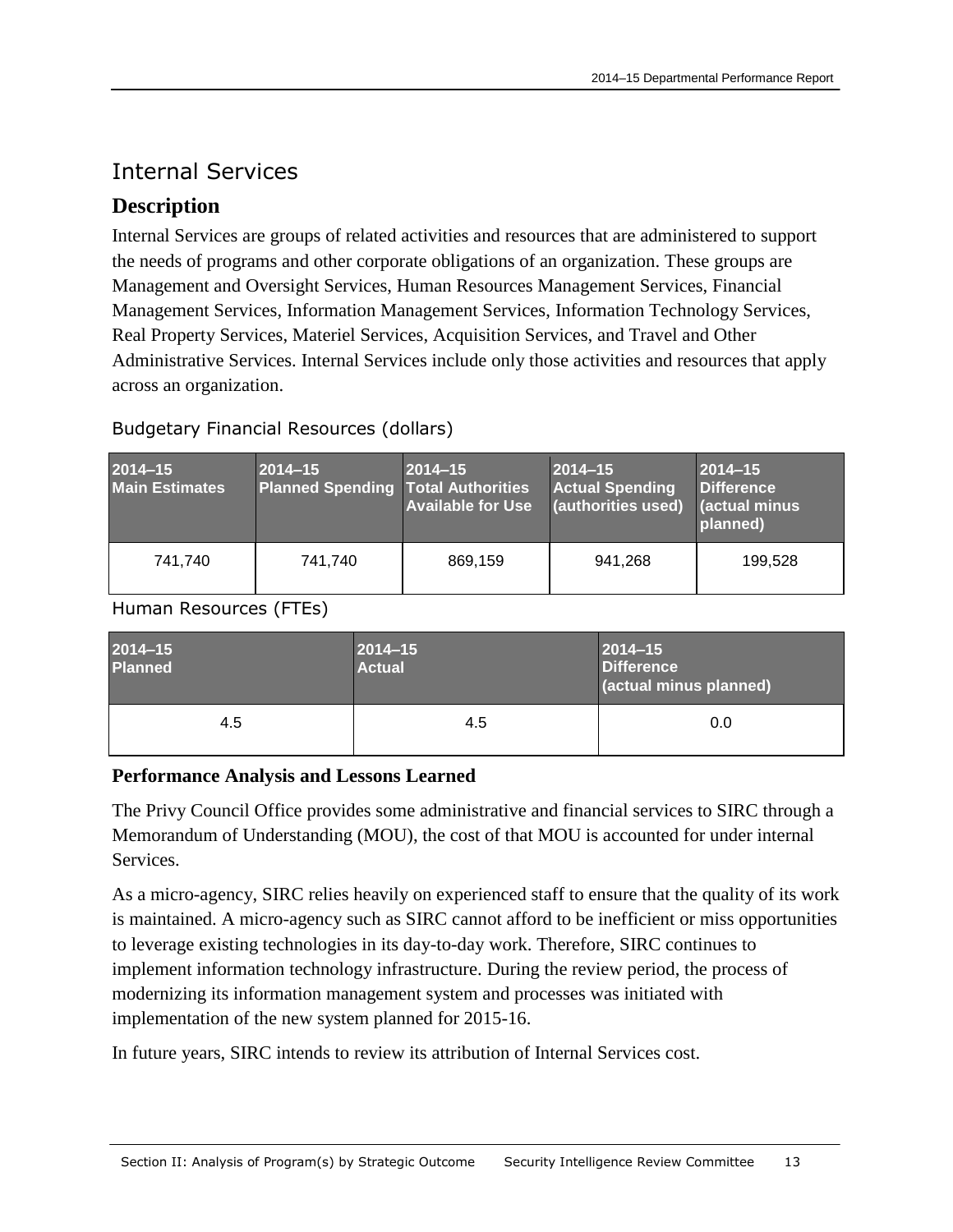In addition, SIRC fully investigated the various options for the implementation of an automated case management system. SIRC ultimately decided to align itself with the Government of Canada's new case management solution and is hoping to implement that application in 2014-15 as well.

| <b>Expected Results</b>                                                                | <b>Performance</b><br><b>Indicators</b>                                                                                                                                                                                                | <b>Targets</b>                                                                                                                              | <b>Actual Results</b>                                                                                                                                                     |
|----------------------------------------------------------------------------------------|----------------------------------------------------------------------------------------------------------------------------------------------------------------------------------------------------------------------------------------|---------------------------------------------------------------------------------------------------------------------------------------------|---------------------------------------------------------------------------------------------------------------------------------------------------------------------------|
| Improved accessibility<br>of SIRC information                                          | Implement an expanded<br>information<br>management (IM)<br>system by initiating the<br>conversion of existing<br>paper based information<br>as well as other existing<br>electronic information<br>into a single, managed<br>database. | Full implementation of<br>expanded application<br>as well as the<br>conversion of existing<br>electronic information<br>into the IM system. | Due to lack of resources,<br>the implementation of an<br>expanded information<br>management (IM) system<br>was delayed until the<br>beginning of the next<br>fiscal year. |
| Improved information<br>flow and identification of<br>bottlenecks or process<br>delays | Implement a case<br>management system<br>leveraging the newly<br>expanded information<br>management system in<br>order to eliminate<br>duplication and improve<br>the overall flow of<br>information.                                  | Full implementation of<br>case management<br>system.                                                                                        | Due to lack of resources<br>and increased<br>complexity, the case<br>management system was<br>delayed for the next fiscal<br>year.                                        |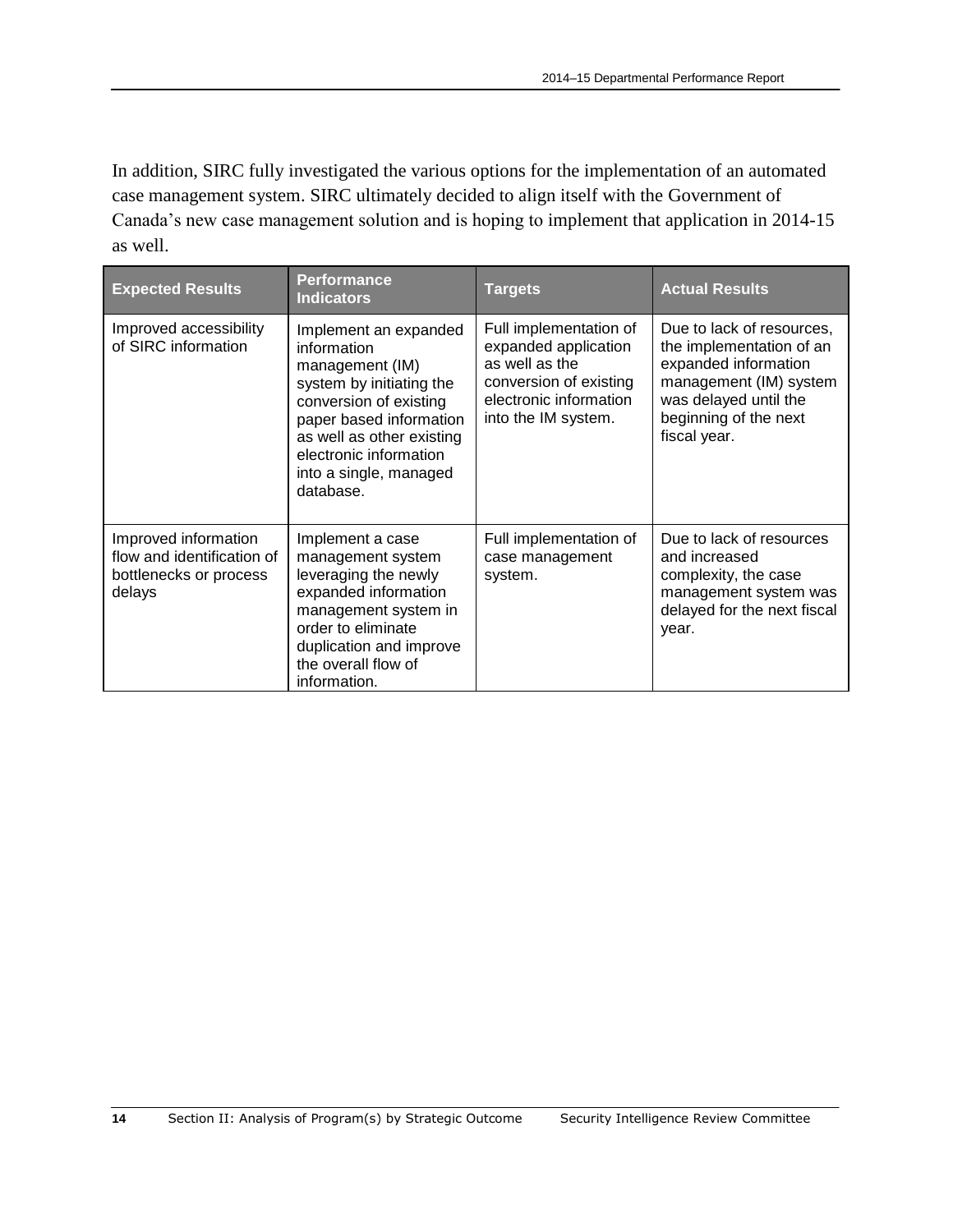## <span id="page-20-0"></span>Section III: Supplementary Information

The financial highlights presented below are intended to serve as a general overview of SIRC's unaudited financial statements for the 2014–15 fiscal year.

SIRC is funded by the Government of Canada through parliamentary authorities. Reporting of these authorities within the department's financial statements is based on accrual accounting, whereas financial reporting in the other sections of the DPR is based on the principles of cash accounting. Consequently, items recognized in the Condensed Statement of Operations and in the Condensed Statement of Financial Position are not necessarily accounted for in the same manner as those reported elsewhere in the DPR. Reconciliation between authorities used and the net cost of operations is presented in Note 3 of SIRC'S financial statements.

|                                                                                                                                                                                                                                                                                        | <b>Security Intelligence Review Committee</b> |           |                                                      |          |         |  |
|----------------------------------------------------------------------------------------------------------------------------------------------------------------------------------------------------------------------------------------------------------------------------------------|-----------------------------------------------|-----------|------------------------------------------------------|----------|---------|--|
|                                                                                                                                                                                                                                                                                        |                                               |           | <b>Condensed Statement of Operations (unaudited)</b> |          |         |  |
|                                                                                                                                                                                                                                                                                        | For the Year Ended March 31, 2015             |           |                                                      |          |         |  |
|                                                                                                                                                                                                                                                                                        |                                               | (dollars) |                                                      |          |         |  |
| $2014 - 15$<br>$2014 - 15$<br>$2013 - 14$<br><b>Difference</b><br><b>Difference</b><br>$(2014 - 15)$<br><b>Planned</b><br><b>Actual</b><br>$(2014 - 15)$<br><b>Actual</b><br><b>Results</b><br>actual<br>actual<br>minus<br>minus<br>$2014 - 15$<br>$2013 - 14$<br>planned)<br>actual) |                                               |           |                                                      |          |         |  |
| Total expenses                                                                                                                                                                                                                                                                         | 3,319,066                                     | 3,304,468 | 3,193,032                                            | (14,598) | 111,436 |  |
| Net cost of operations<br>before government<br>funding and transfers                                                                                                                                                                                                                   | 3,319,066                                     | 3,304,468 | 3,193,032                                            | (14,598) | 111,436 |  |

## <span id="page-20-1"></span>Financial Statements Highlights

**Net cost of operations before government funding and transfers:**

#### **Difference between 2014**–**15 Actual and 2013**–**14 Actual**

The department's actual net cost of operations before government funding and transfers in 2014- 15 was \$111,436 higher than the previous year. This difference is mainly explained by an increase in salary expenses related to staffing for an employee in secondment.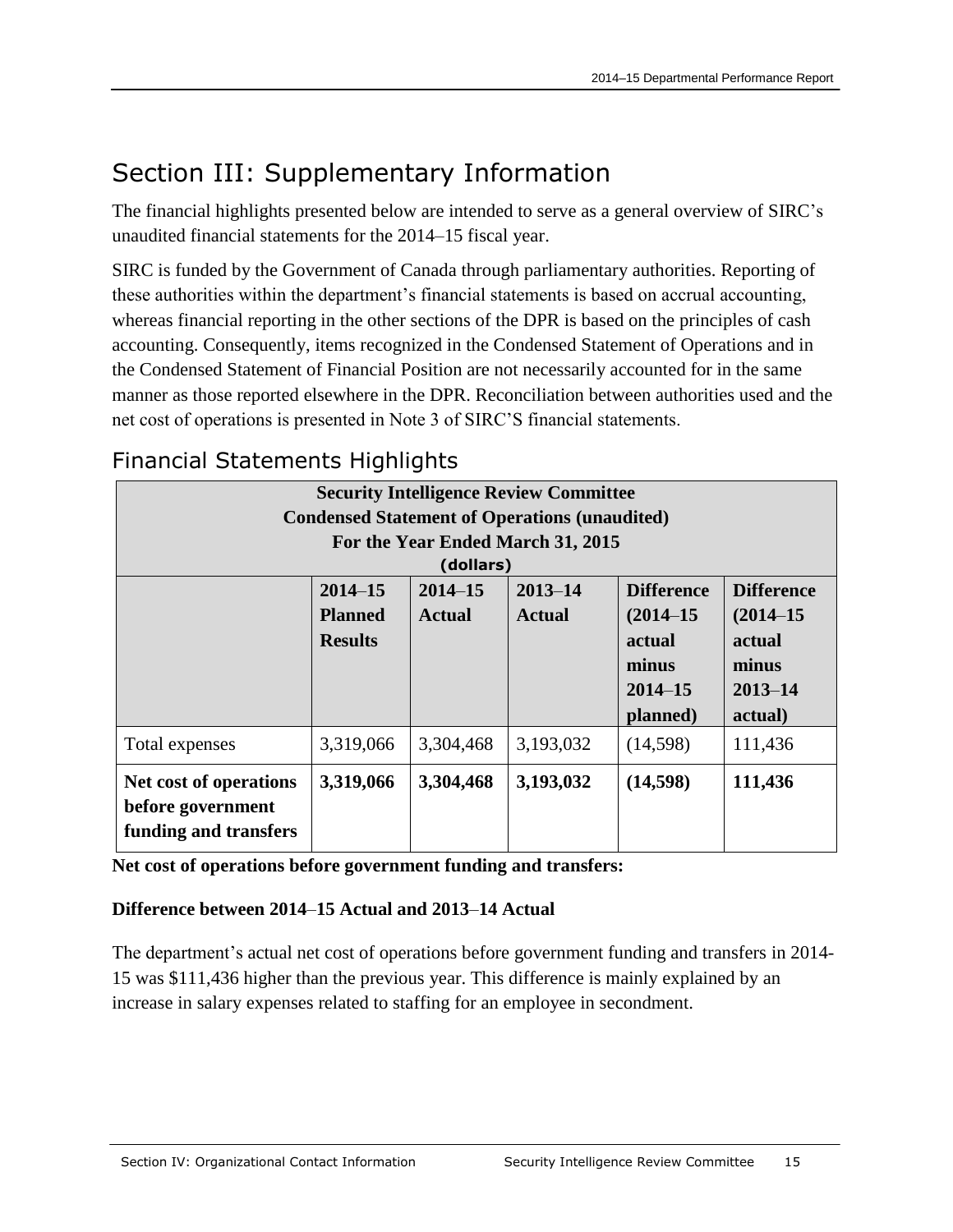

SIRC has two key programs related to its strategic outcome: the Complaints Program and the Reviews Program. The total expenses for the 2014–15 fiscal year, including Internal Services are described below:

The increase in expenses for the Complaints Program (an increase of \$97,737 from fiscal year 2013–14) and for the Reviews Program (an increase of \$51,797 from fiscal year 2013–14) are mainly due to salary expenses.

The decrease in expenses for the Internal Services (a decrease of \$38,098 from fiscal year 2013– 14) is due to a reduction in salary expenditures offset by an increase in professional and special services expenditures.

Internal Services include all expenditures related to the appointed members of the Committee, their per diem, travel and any additional expenses they may bear while working as a representative of the Committee.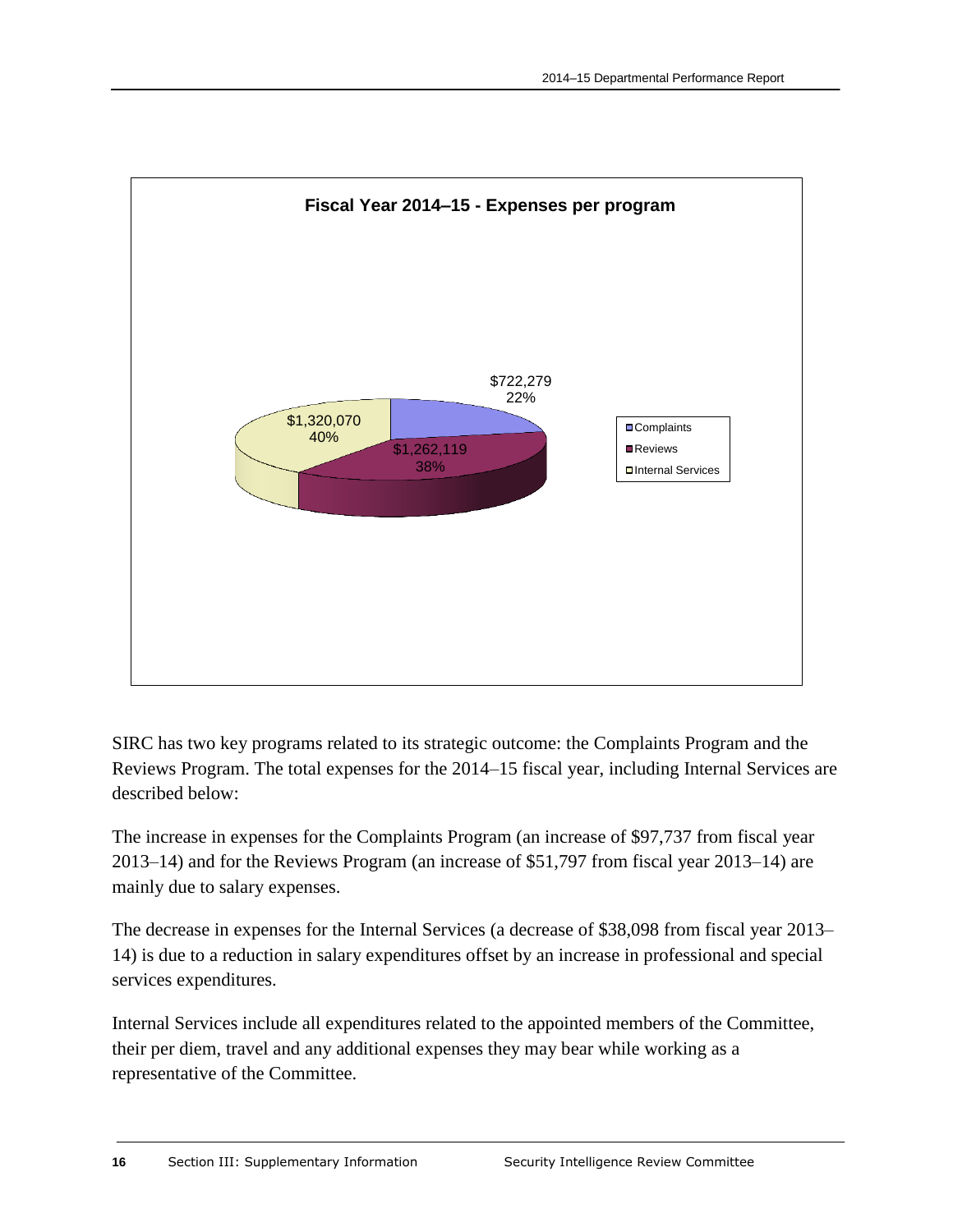| <b>Security Intelligence Review Committee</b><br><b>Condensed Statement of Financial Position (unaudited)</b><br>As at March 31, 2015 |           |         |         |  |  |
|---------------------------------------------------------------------------------------------------------------------------------------|-----------|---------|---------|--|--|
|                                                                                                                                       | (dollars) |         |         |  |  |
| $2013 - 14$<br>$2014 - 15$<br>Difference $(2014-15)$<br>minus $2013 - 14$ )                                                           |           |         |         |  |  |
| <b>Total liabilities</b>                                                                                                              | 366,530   | 247,885 | 118,645 |  |  |
| <b>Total financial assets</b>                                                                                                         | 246,760   | 136,346 | 110,414 |  |  |
| Departmental net debt                                                                                                                 | 119,770   | 111,539 | 8,231   |  |  |
| Total non-financial assets                                                                                                            | 31,611    | 25,797  | 5,814   |  |  |
| 2,417<br>Departmental net financial<br>(88, 159)<br>(85,742)<br>position                                                              |           |         |         |  |  |

In 2014–15, the department's net financial position increased by \$2,417 when compared to the previous fiscal year. The following charts provide more detailed information to explain the department's net financial position.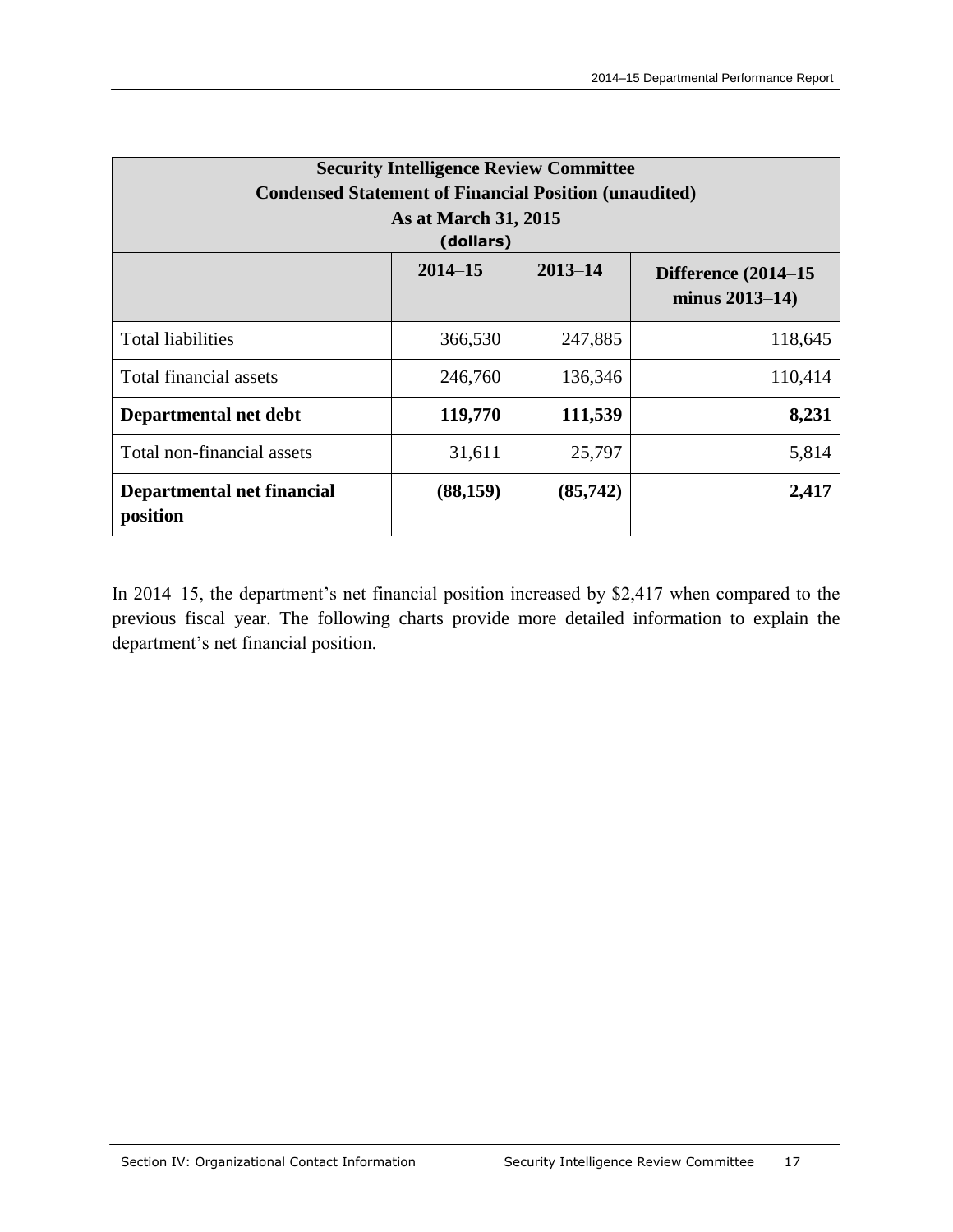

Total liabilities were \$366,530 at the end of fiscal year 2014–15, which represents an increase of \$118,645 compared to \$247,885 in fiscal year 2013–14. The 2014–15 SIRC's liabilities include: accounts payable at \$245,790 (67%), vacation pay at \$82,905 (23%) and employee future benefits at \$37,835 (10%). The increase when compared to 2013-14 is mainly due to more accounts payable.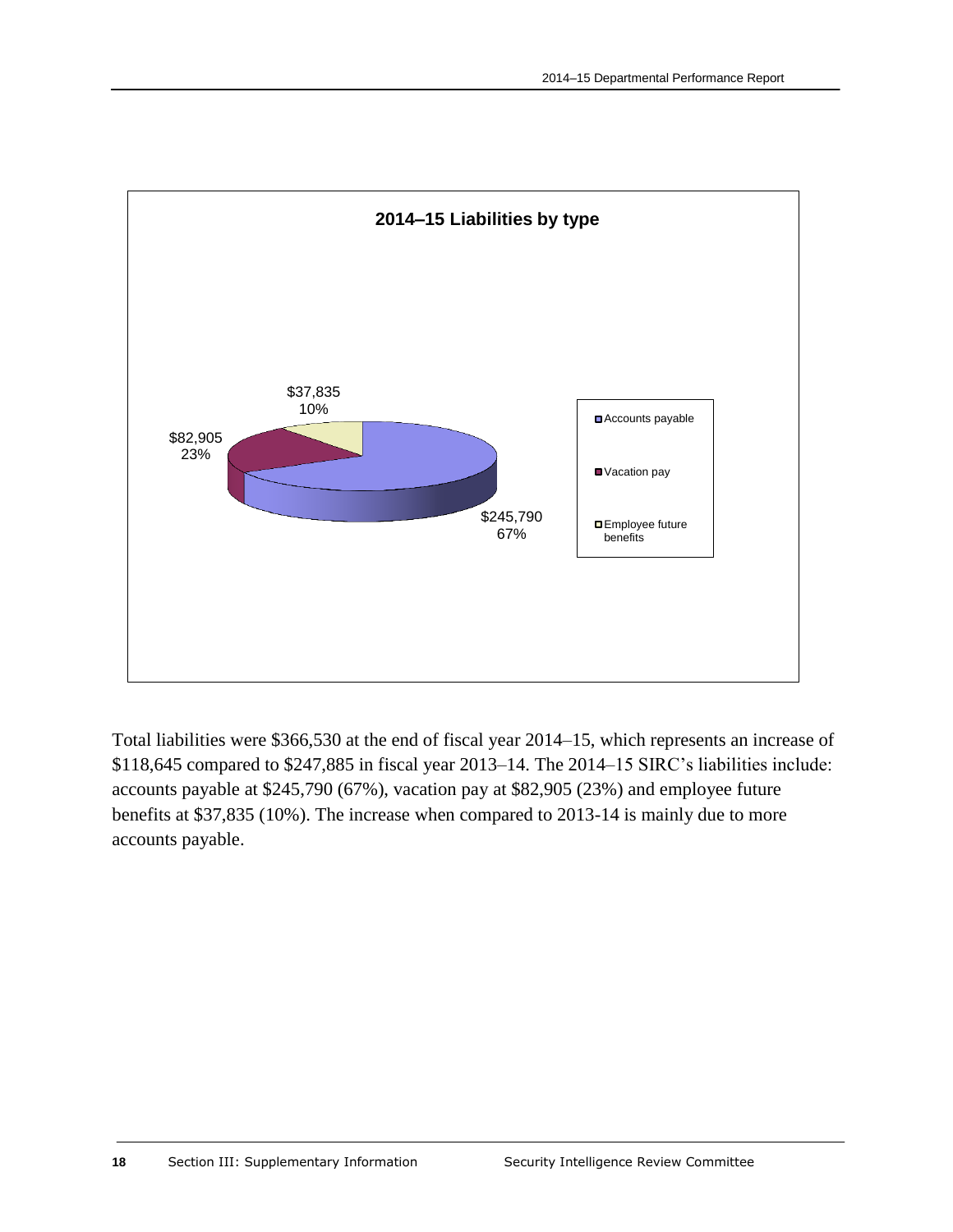

Total financial and non-financial assets were \$278,371 in 2014–15, an increase of \$116,228 compared to \$162,143 in fiscal year 2013–14. SIRC's most important assets are the Due from the Consolidated Revenue Fund at \$209,224 (75%). The increase of \$116,228 when compared to 2013–14 is mainly due to an increase of the Due from Consolidated Revenue Fund.

## <span id="page-24-0"></span>Supplementary Information Tables

The supplementary information tables listed in the 2014–15 Departmental Performance Report can be found on the [Security Intelligence Review Committee's](http://www.sirc-csars.gc.ca/opbapb/dprrmr/index-eng.html)<sup>xi</sup> website.

[Departmental Sustainable Development Strategy;](http://www.sirc-csars.gc.ca/opbapb/dprrmr/index-eng.html)<sup>xii</sup>

## <span id="page-24-1"></span>Tax Expenditures and Evaluations

The tax system can be used to achieve public policy objectives through the application of special measures such as low tax rates, exemptions, deductions, deferrals and credits. The Department of Finance Canada publishes cost estimates and projections for these measures annually in the Tax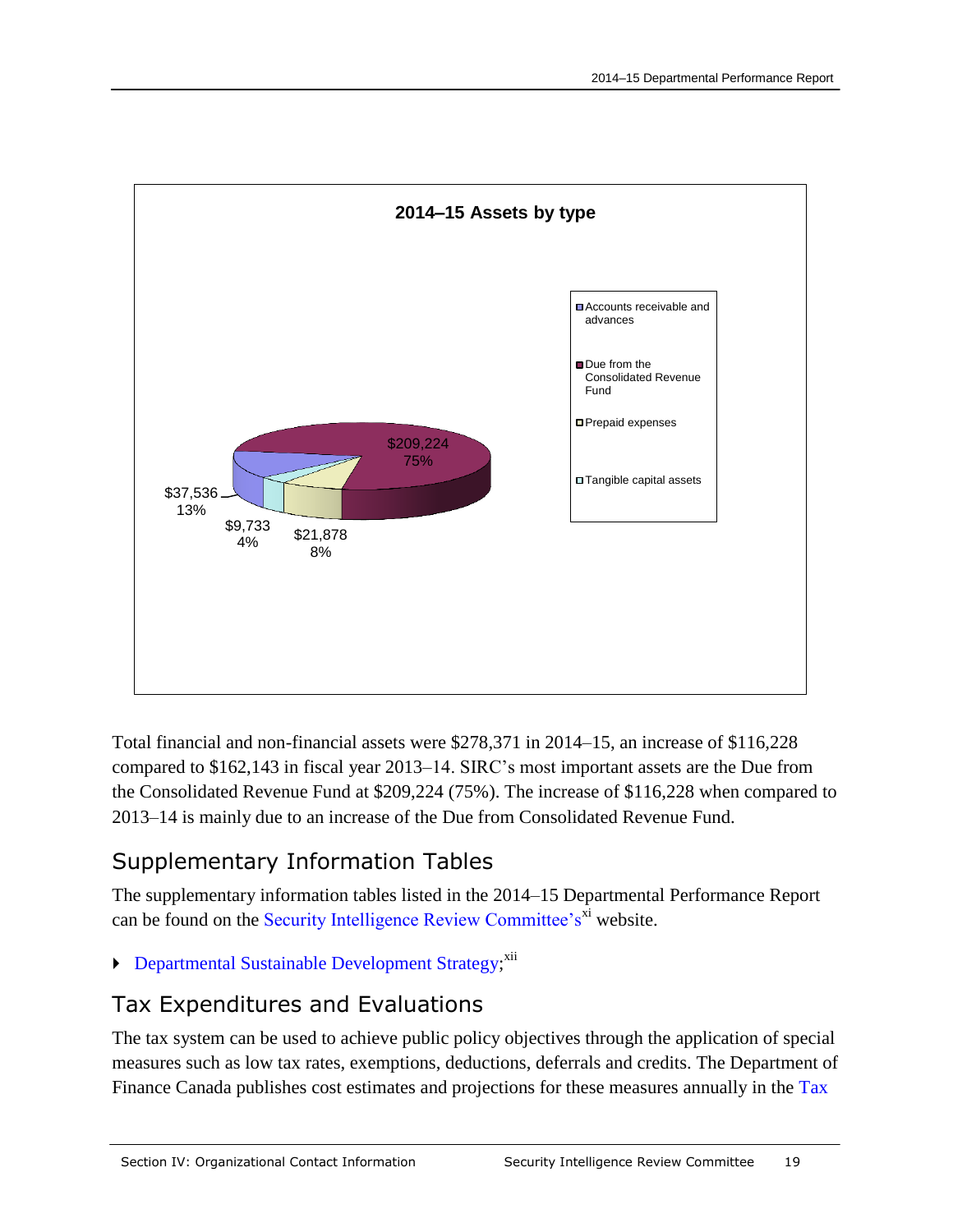[Expenditures and Evaluations](http://www.fin.gc.ca/purl/taxexp-eng.asp)<sup>xiii</sup> publication. The tax measures presented in the Tax Expenditures and Evaluations publication are the responsibility of the Minister of Finance.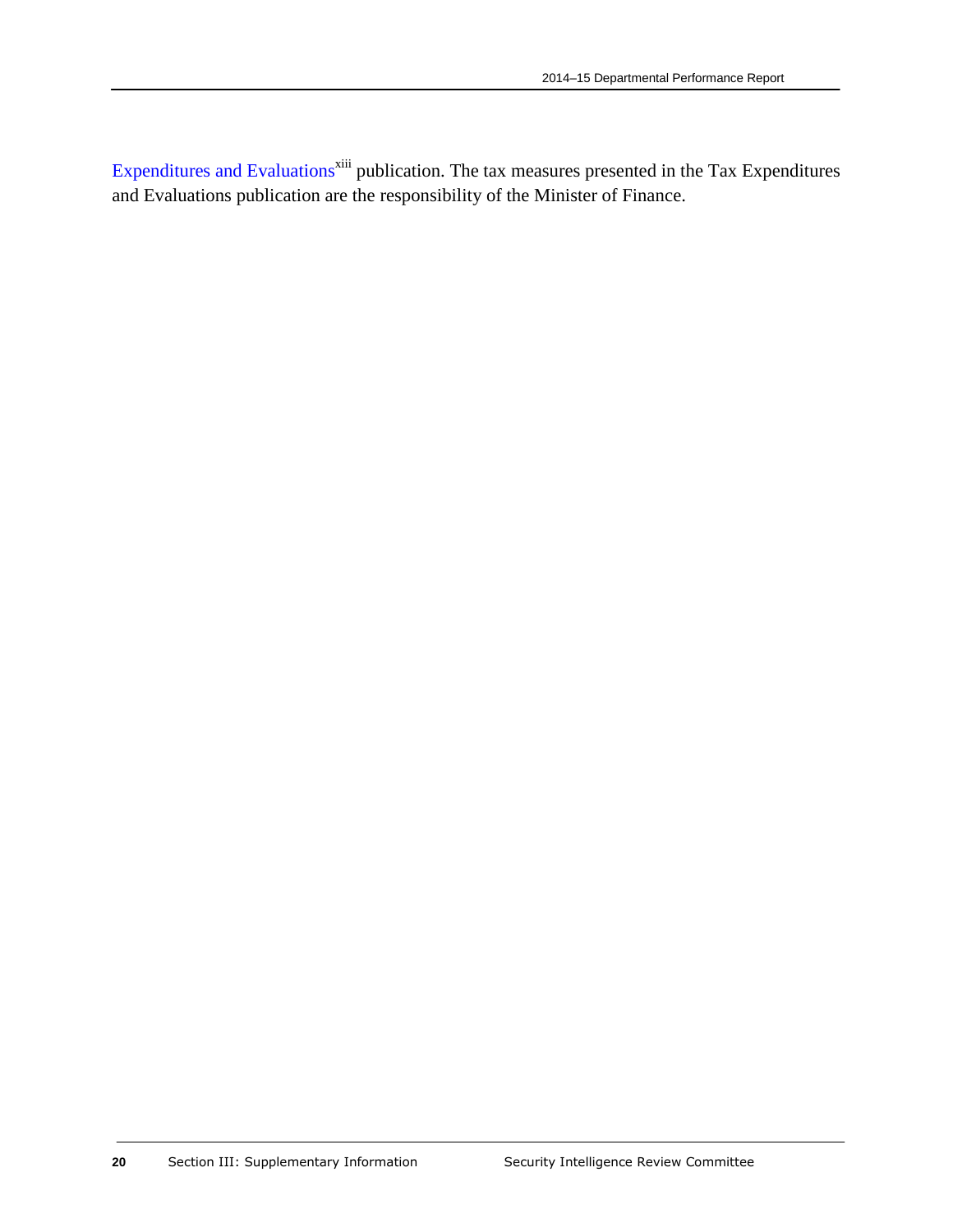## <span id="page-26-0"></span>Section IV: Organizational Contact Information

Security Intelligence Review Committee P.O. Box 2430 Station "D" Ottawa, Ontario K1P 5W5 Telephone: (613) 990-8441 Facsimile: (613) 990-5230 Internet: [www.sirc-csars.gc.ca](http://www.sirc-csars.gc.ca/) E-Mail: [info@sirc-csars.gc.ca](mailto:info@sirc-csars.gc.ca)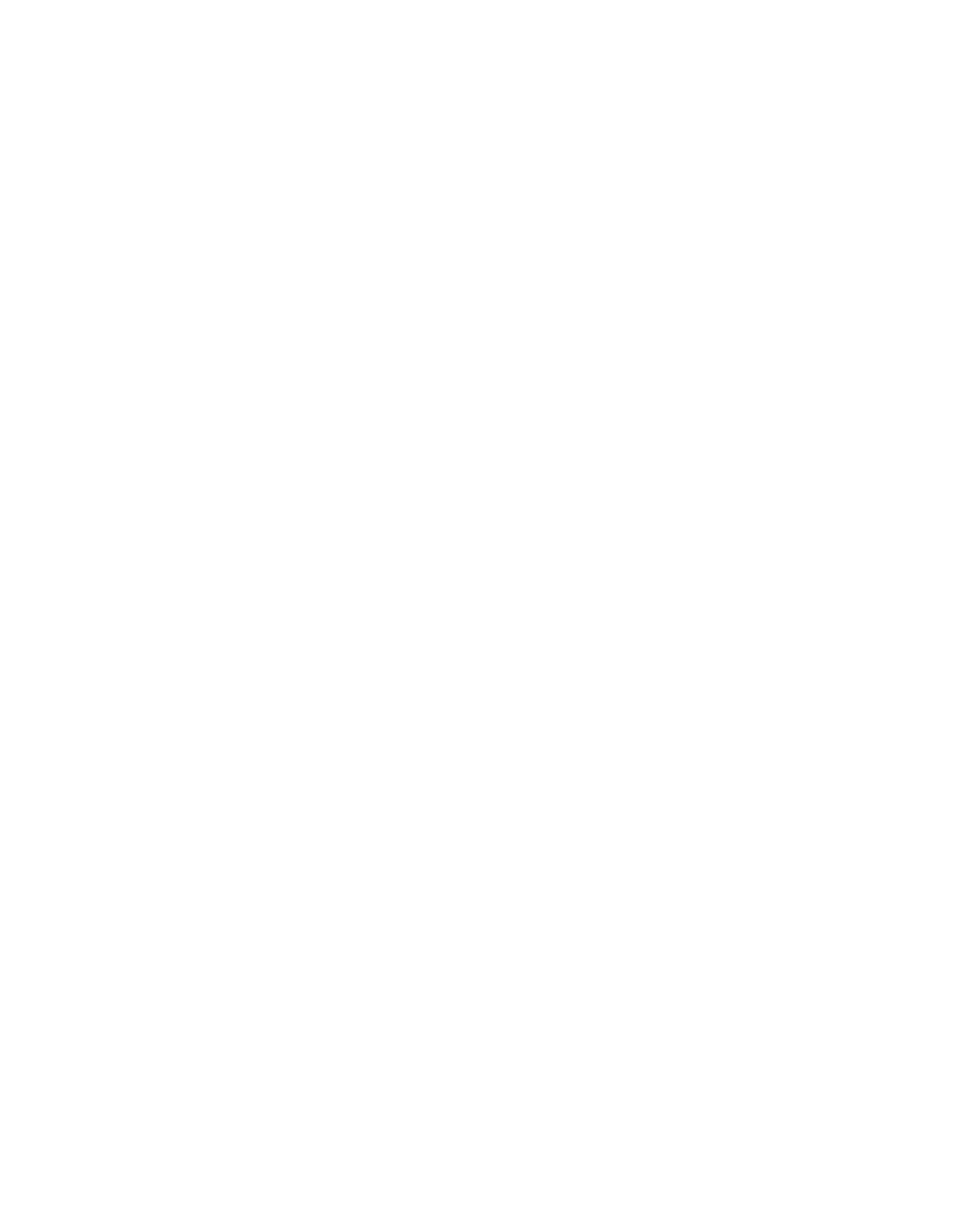## <span id="page-28-0"></span>Appendix: Definitions

**appropriation** (*crédit*): Any authority of Parliament to pay money out of the Consolidated Revenue Fund.

**budgetary expenditures** (*dépenses budgétaires*): Includes operating and capital expenditures; transfer payments to other levels of government, organizations or individuals; and payments to Crown corporations.

**Departmental Performance Report** (*rapport ministériel sur le rendement*): Reports on an appropriated organization's actual accomplishments against the plans, priorities and expected results set out in the corresponding Report on Plans and Priorities. These reports are tabled in Parliament in the fall.

**full-time equivalent** (*équivalent temps plein*): Is a measure of the extent to which an employee represents a full person-year charge against a departmental budget. Full-time equivalents are calculated as a ratio of assigned hours of work to scheduled hours of work. Scheduled hours of work are set out in collective agreements.

**Government of Canada outcomes** (*résultats du gouvernement du Canada*): A set of 16 high-level objectives defined for the government as a whole, grouped in [four spending areas:](http://www.tbs-sct.gc.ca/ppg-cpr/frame-cadre-eng.aspx) economic affairs, social affairs, international affairs and government affairs.

**Management, Resources and Results Structure** (*Structure de la gestion, des ressources et des résultats*): A comprehensive framework that consists of an organization's inventory of programs, resources, results, performance indicators and governance information. Programs and results are depicted in their hierarchical relationship to each other and to the Strategic Outcome(s) to which they contribute. The Management, Resources and Results Structure is developed from the Program Alignment Architecture.

**non-budgetary expenditures** (*dépenses non budgétaires*): Includes net outlays and receipts related to loans, investments and advances, which change the composition of the financial assets of the Government of Canada.

**performance** (*rendement*): What an organization did with its resources to achieve its results, how well those results compare to what the organization intended to achieve and how well lessons learned have been identified.

**performance indicator** (*indicateur de rendement*): A qualitative or quantitative means of measuring an output or outcome, with the intention of gauging the performance of an organization, program, policy or initiative respecting expected results.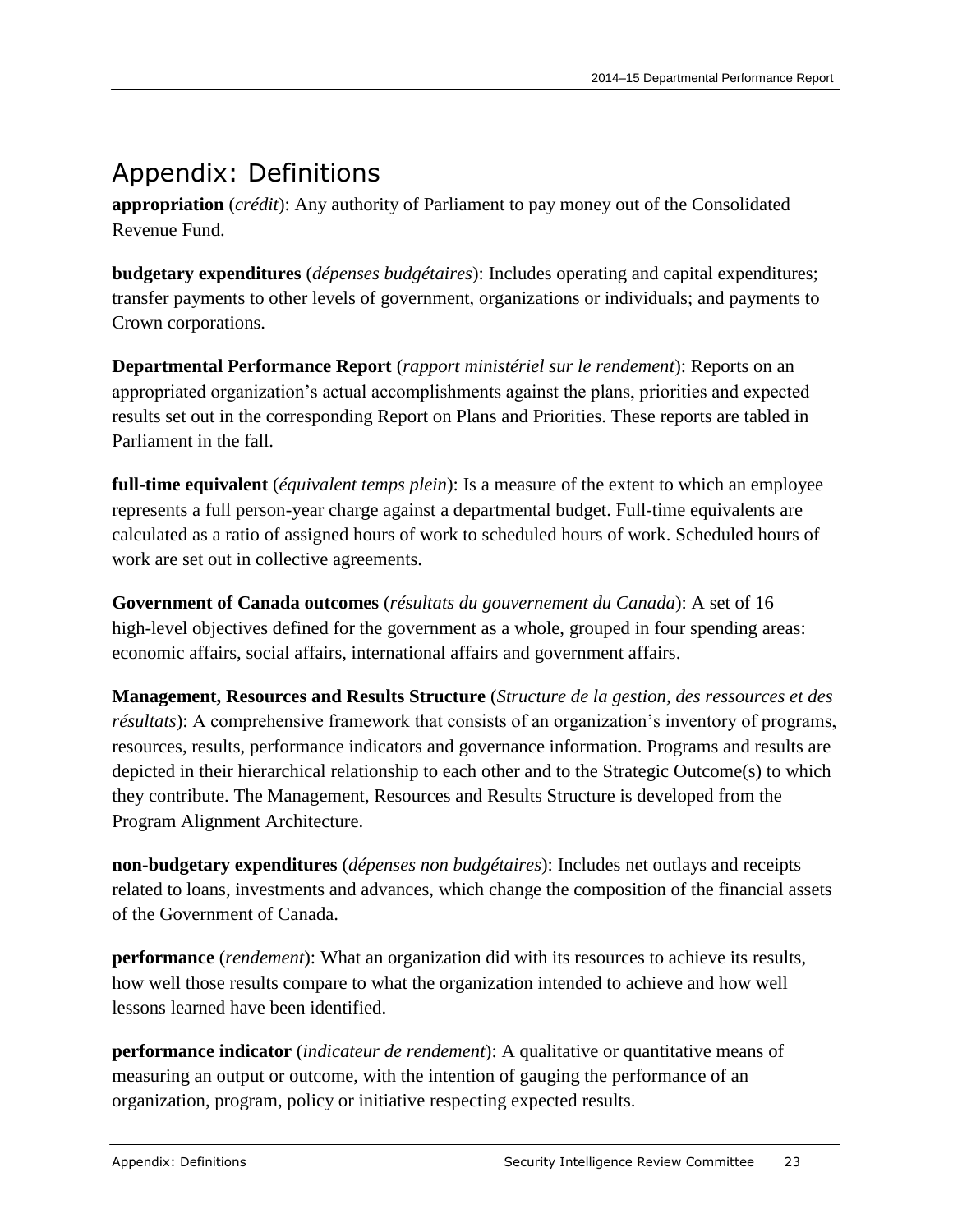**performance reporting** (*production de rapports sur le rendement*): The process of communicating evidence-based performance information. Performance reporting supports decision making, accountability and transparency.

**planned spending** (*dépenses prévues*): For Reports on Plans and Priorities (RPPs) and Departmental Performance Reports (DPRs), planned spending refers to those amounts that receive Treasury Board approval by February 1. Therefore, planned spending may include amounts incremental to planned expenditures presented in the Main Estimates.

A department is expected to be aware of the authorities that it has sought and received. The determination of planned spending is a departmental responsibility, and departments must be able to defend the expenditure and accrual numbers presented in their RPPs and DPRs.

**plan** (*plan*): The articulation of strategic choices, which provides information on how an organization intends to achieve its priorities and associated results. Generally a plan will explain the logic behind the strategies chosen and tend to focus on actions that lead up to the expected result.

**priorities** (*priorité*): Plans or projects that an organization has chosen to focus and report on during the planning period. Priorities represent the things that are most important or what must be done first to support the achievement of the desired Strategic Outcome(s).

**program** (*programme*): A group of related resource inputs and activities that are managed to meet specific needs and to achieve intended results and that are treated as a budgetary unit.

**Program Alignment Architecture** (*architecture d'alignement des programmes*)**:** A structured inventory of an organization's programs depicting the hierarchical relationship between programs and the Strategic Outcome(s) to which they contribute.

**Report on Plans and Priorities** (*rapport sur les plans et les priorités*): Provides information on the plans and expected performance of appropriated organizations over a three-year period. These reports are tabled in Parliament each spring.

**result** (*résultat*): An external consequence attributed, in part, to an organization, policy, program or initiative. Results are not within the control of a single organization, policy, program or initiative; instead they are within the area of the organization's influence.

**statutory expenditures** (*dépenses législatives*): Expenditures that Parliament has approved through legislation other than appropriation acts. The legislation sets out the purpose of the expenditures and the terms and conditions under which they may be made.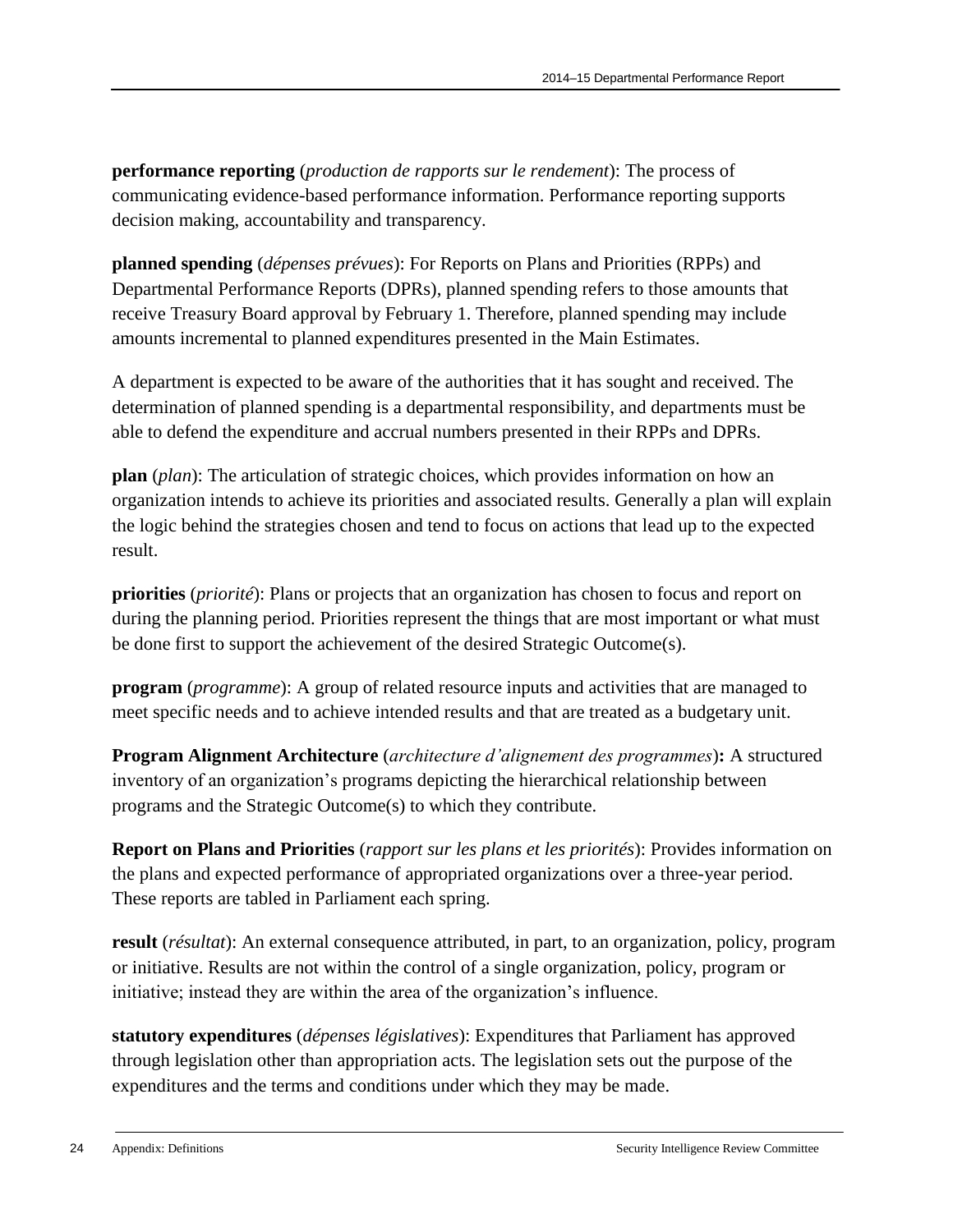**Strategic Outcome** (*résultat stratégique*): A long-term and enduring benefit to Canadians that is linked to the organization's mandate, vision and core functions.

**sunset program** (*programme temporisé*): A time-limited program that does not have an ongoing funding and policy authority. When the program is set to expire, a decision must be made whether to continue the program. In the case of a renewal, the decision specifies the scope, funding level and duration.

**target** (*cible*): A measurable performance or success level that an organization, program or initiative plans to achieve within a specified time period. Targets can be either quantitative or qualitative.

**voted expenditures** (*dépenses votées*): Expenditures that Parliament approves annually through an Appropriation Act. The Vote wording becomes the governing conditions under which these expenditures may be made.

**whole-of-government framework** (*cadre pangouvernemental*): Maps the financial contributions of federal organizations receiving appropriations by aligning their Programs to a set of 16 government-wide, high-level outcome areas, grouped under four spending areas.